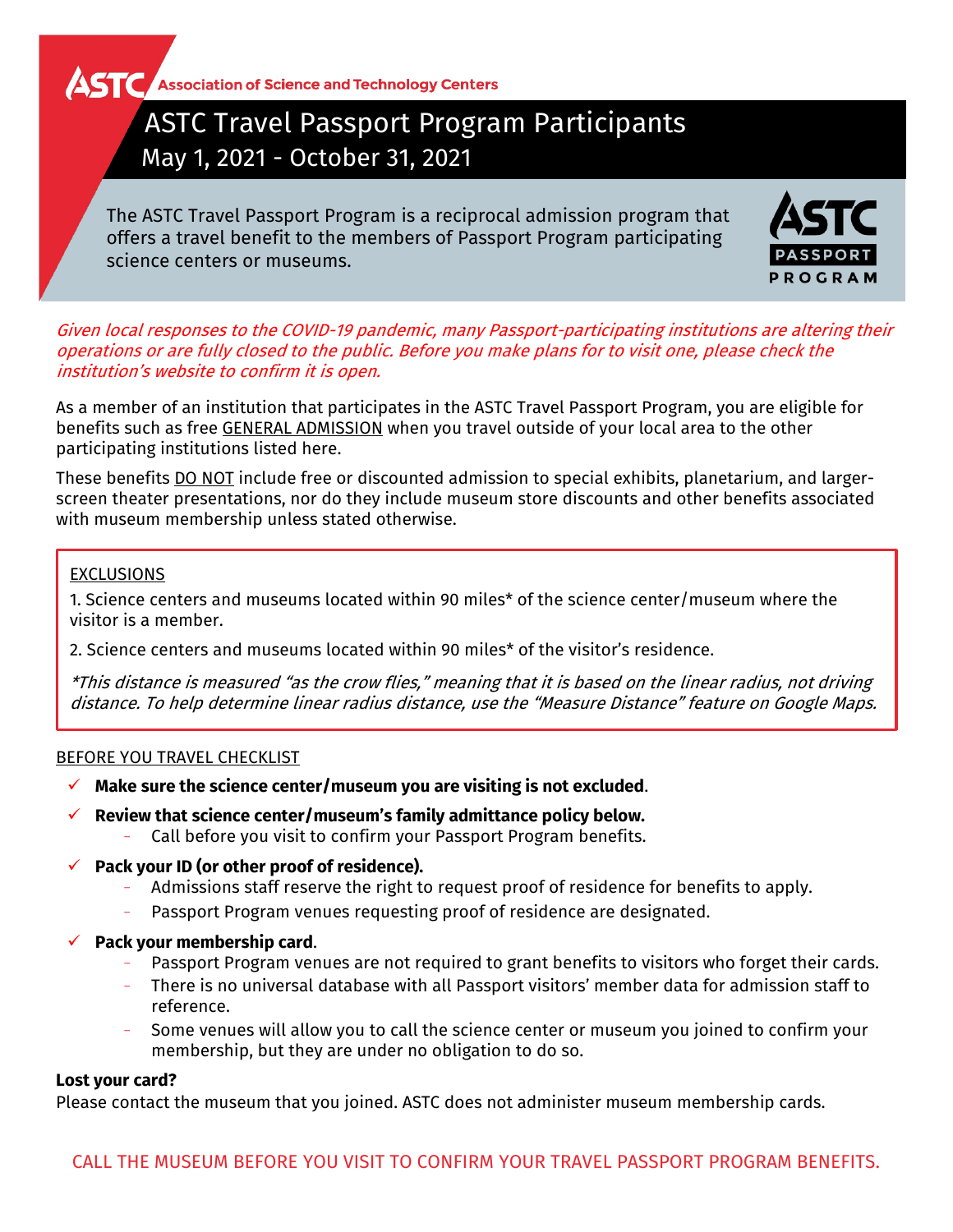#### **ALABAMA**

**Anniston Museums and Gardens** 800 Museum Dr, Anniston, AL 36206 (256) 237-6766

<u>www.exploreamag.org</u><br>*Admittance Policy:* All living at one address

### **Exploreum Science Center** 65 Government Street, Mobile, AL 36602

(251) 208-6883

www.exploreum.com

Admittance Policy: Four people, one of whom must be a cardholder. Free admission limited to permanent galleries only. Fees will be assessed for PCI Digital Dome Theater and select traveling exhibits. Photo ID required for cardholder.

# **Mary G. Hardin Center for Cultural Arts**

501 Broad St, Gadsden, AL 35901 (256) 543-2787 www.culturalarts.com Admittance Policy: All family members residing in the same household

**McWane Science Center** 200 19th St N, Birmingham, AL 35203 (205) 714-8300

#### www.mcwane.org

Admittance Policy: Two adults and up to six children under the age of 18. Members of Anniston Museums and Gardens and Mary G. Hardin Center for Cultural Arts receive 50% off Adventure Hall tickets. of of Res

**Southern Museum of Flight** 4343 73rd Street North, Birmingham, AL 35206 (205) 833-8226 www.southernmuseumofflight.org Admittance Policy: Blood relatives or related through marriage

**U.S. Space & Rocket Center** 1 Tranquility Base, Huntsville, AL 35805

 $(800)$  637-7223

www.rocketcenter.com

Admittance Policy: One adult and up to two children under 18. Free admission to general and traveling exhibit areas and public simulators; does not include Intuitive Planetarium or National Geographic Theater. Proof of Residence Required

# ALASKA

**Anchorage Museum** 625 C St, Anchorage, AK 99501 (907) 929-9200 www.anchoragemuseum.org Admittance Policy: Adult cardholder and all of their children 17 and younger

# ARIZONA

**Arizona Science Center**

600 E Washington St, Phoenix, AZ 85004 (602) 716-2000

www.azscience.org

Admittance Policy: Free general admission for one adult cardholder and up to three guests **Flandrau Science Center & Planetarium**

1601 East University Boulevard, Tucson, AZ 85721

(520) 621-4551

www.flandrau.org

Admittance Policy: Free admission to exhibits for two adults and up to four children under 18

ARKANSAS

500 Mid-America Boulevard, Hot Springs, AR 71913 (501) 767-3461

www.midamericamuseum.org *Admittance Policy:* Up to five people; one must be named on membership card. \*\$5<br>admission for current Museum of Discovery members.\* Proof of Residence Required

# **Museum of Discovery**

500 President Clinton Ave Ste 150, Little Rock, AR 72201 (501) 396-7050

www.museumofdiscovery.org

Admittance Policy: Up to two adults and three children within same household; at least one must be named on membership card. Membership expiration date information is required. \*\$5 admission for each current Mid-America Science Museum member.\*

## CALIFORNIA

**Bay Area Discovery Museum** 557 McReynolds Rd, Sausalito, CA 94965 (415) 339-3900

www.BayAreaDiscoveryMuseum.org Admittance Policy: Two adults and up to four children Proof of Residence Required

# **Buena Vista Museum of Natural History and Science** 2018 Chester Ave, Bakersfield, CA 93301

(661) 324-6350 www.buenavistamuseum.org Admittance Policy: Two adults and six children

**California Science Center**

700 Exposition Park Drive, Los Angeles, CA 90037 (323) 724-3623

www.californiasciencecenter.org Admittance Policy: Unlimited. Museum is free; Passport visitors receive a 10% discount on museum store purchases.

**Chabot Space & Science Center** 10000 Skyline Blvd, Oakland, CA 94619 (510) 336-7300

www.chabotspace.org

Admittance Policy: Two adults and up to four children (18 and under) in the household Proof of Residence Required

# **Children's Museum at La Habra** 301 S Euclid Street, La Habra, CA 90631 (562) 383-4236

www.lhcm.org Admittance Policy: Two adults and two children in the same household Proof of Residence Required

#### **International Wildlife Museum**

4800 W Gates Pass Rd, Tucson, AZ 85745 (520) 629-0100 www.thewildlifemuseum.org

Admittance Policy: Up to two adults and four children or grandchildren under 18

**Lowell Observatory** 1400 W Mars Hill Rd, Flagstaff, AZ 86001 (928) 774-3358

www.lowell.edu Admittance Policy: Two care-giving adults and immediately supervised children

**Scott Family Amazeum**

1009 Museum Way, Bentonville, AR 72712 (479) 696-9280 www.amazeum.org

Admittance Policy: Up to five people; one must be named on membership card. Proof of Residence Required

# **Columbia Memorial Space Center**

12400 Columbia Way, Downey, CA 90242 (562) 231-1200 www.columbiaspacescience.org Admittance Policy: Two adults and three children

# Proof of Residence Required

**CuriOdyssey** 1651 Coyote Point Dr, San Mateo, CA 94401 (650) 342-7755 www.curiodyssey.org

Admittance Policy: Two named adults and up to four children or grandchildren under 18.

Parking not included. Proof of Reside

# **Discovery Cube**

2500 N Main St, Santa Ana, CA 92705 (714) 542-2823 <u>www.discoverycube.org</u><br>*Admittance Policy:* Two named adults and two children. Includes the Los Angeles campus located at 11800 Foothill Boulevard, Los Angeles, CA 91342; (818) 686-2323. Proof of Residence Required

#### **Exploratorium**

Pier 15, San Francisco, CA 94111 (415) 528-4325 www.exploratorium.edu Admittance Policy: Two adults and four children. One adult present must be named on the membership card. Photo ID or other proof of residence required. Does not include admission to After Dark Thursday nights.

**Explorit Science Center**

3141 5th St, Davis, CA 95618 (530) 756-0191 www.explorit.org Admittance Policy: One or two adults; children 18 and younger living at member's address. Call ahead for hours.

**Mid-America Science Museum**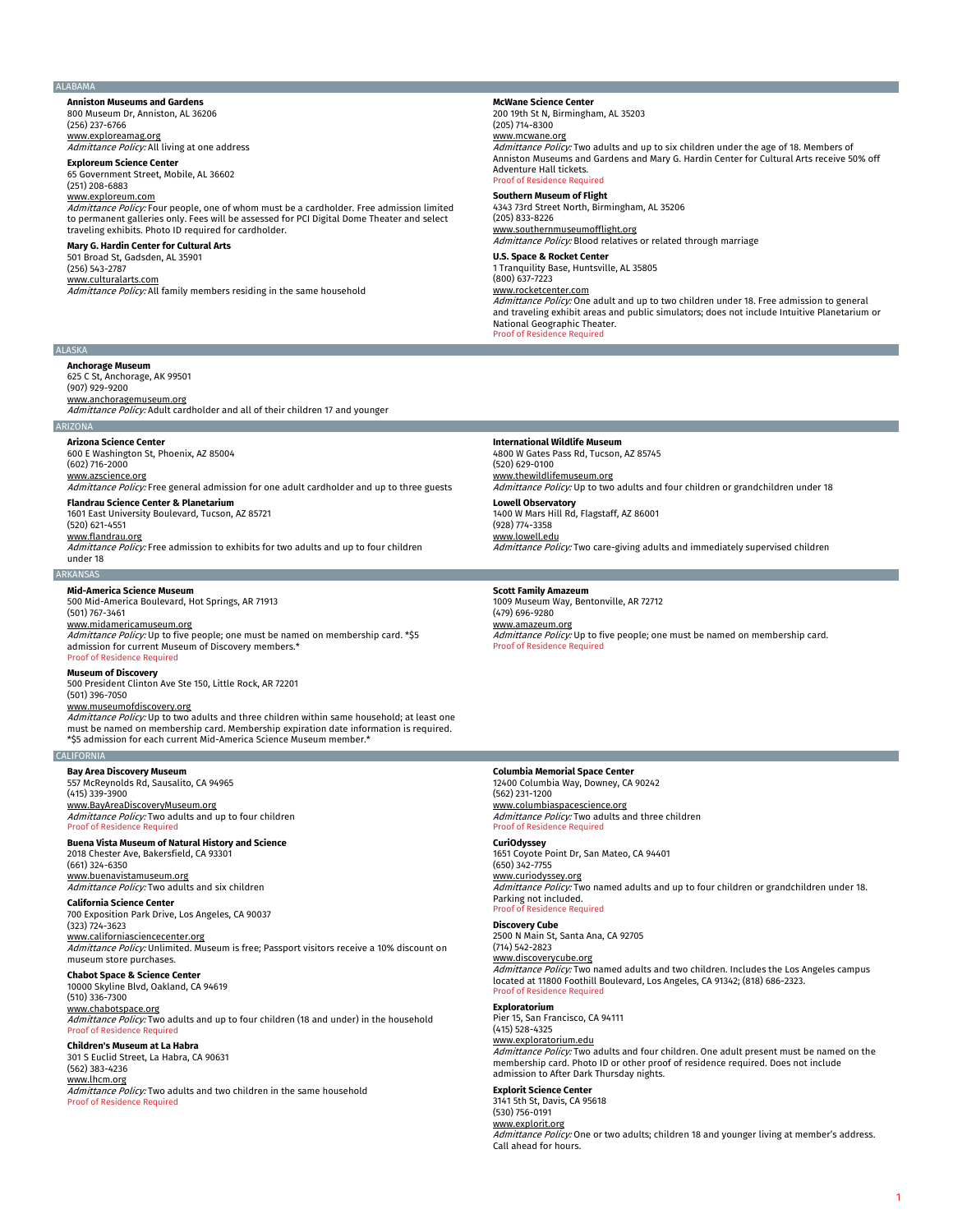## **Fleet Science Center**

1875 El Prado, Balboa Park, San Diego, CA 92101 (619) 238-1233 www.fleetscience.org

# Admittance Policy: Two adults and six children under 18 living in the same household

**Humboldt State University Natural History Museum** 1242 G Street, Arcata, CA 95521 (707) 826-4479

www2.humboldt.edu/natmus Admittance Policy: Two adults and up to four children in household

**Kern County Museum** 3801 Chester Ave, Bakersfield, CA 93301 (661) 437-3330

www.kerncountymuseum.org Admittance Policy: Up to two adults, must be named on the membership card, and four children Proof of Residen

**Kidspace Children's Museum** 480 North Arroyo Boulevard, Pasadena, CA 91103 (626) 449-9144

www.kidspacemuseum.org Admittance Policy: Free general admission for up to four guests with at least one adult (18 or over) present at all times. Additional guests pay regular admission.

## Proof of Residence Required **The Lawrence Hall of Science**

1 Centennial Dr, University of California, Berkeley, Berkeley, CA 94720 (510) 642-5132

<u>www.lawrencehallofscience.org</u><br>*Admittance Policy:* Two adults and their children under 18 living in the same household Proof of Residence Required

**Lick Observatory** 29955 Mount Hamilton Rd, Mt Hamilton, CA 95140 (831) 459-5939

www.ucolick.org Admittance Policy: Two adults (parents/grandparents) and children/grandchildren under 18. Museum is free; Passport visitors receive a 10% discount on museum store purchases. Proof of Residence Required

**Lindsay Wildlife Experience** 1931 1st Ave, Walnut Creek, CA 94597

(925) 935-1978 www.lindsaywildlife.org Admittance Policy: Parents or grandparents with children or grandchildren under 18

# **Maturango Museum of the Indian Wells Valley**

100 E Las Flores Ave, Ridgecrest, CA 93555 (760) 375-6900

www.maturango.org Admittance Policy: Two adults living in the same home. Under 18 and active-duty military always free.

# **MOXI The Wolf Museum of Exploration + Innovation**

125 State St, Santa Barbara, CA 93101 (805) 770-5000 www.moxi.org Admittance Policy: Two adults and two children (ages 3-17) in the same household. Residency rule enforced. Proof of Residence Required

# COLORADO

**Denver Museum of Nature & Science** 2001 Colorado Boulevard, Denver, CO 80205 (303) 370-6306 www.dmns.org

*Admittance Policy:* Two adults and their children ages 3–18<br>Proof of Residence Required **Fiske Planetarium and Science Center**

2414 Regent Drive, Campus Box 408, Boulder, CO 80309 (303) 492-5002

www.colorado.edu/fiske Admittance Policy: Free entry to exhibit space, 10% discount on gift-store purchases, and 50% discount on regular shows

**Fort Collins Museum of Discovery** 408 Mason Court, Fort Collins, CO 80524 (970) 221-6738 <u>www.fcmod.org</u><br>*Admittance Policy:* All members of one family living in one household

# **CONNECTICUT**

**Bruce Museum**

1 Museum Drive, Greenwich, CT 6830 (203) 869-0376 www.brucemuseum.org

# Admittance Policy: Two adults and related children

**The Children's Museum** 950 Trout Brook Dr, West Hartford, CT 6119 (860) 231-2830

# www.thechildrensmuseumct.org

Admittance Policy: Two adults and up to two children under 18, named on the membership card. Additional fees apply to shows and special exhibits. Includes Roaring Brook Nature Center, 70 Gracey Road, Canton, CT 06019; (860) 693-0263. Proof of Residence Required

# **Natural History Museums of Los Angeles County**

900 Exposition Blvd, Los Angeles, CA 90007 (213) 763-3426

# www.nhmlac.org

Admittance Policy: Two adults and up to four children. Includes La Brea Tar Pits and Museum, 5801 Wilshire Boulevard, Los Angeles, CA 90036, (213) 763-3499, and the William S. Hart Museum, 24151 Newhall Avenue, Newhall, CA 91321, (661) 254-4584. Proof of Residence Required

#### **Placer Nature Center**

3700 Christian Valley Rd, Auburn, CA 95602 (530) 878-6053

#### www.placernaturecenter.org

Admittance Policy: Two adults (parents or grandparents) and dependent children 18 and under. Museum is free; Passport visitors receive free and discounted workshops and programs, and use of trail exploration discovery kits.

# **San Diego Natural History Museum**

1788 El Prado, Balboa Park, San Diego, CA 92101

#### (619) 232-3821 www.sdnhm.org

Admittance Policy: Two adults and children under 18 in the same household. Does not include 3D films (\$5 charge per person).

# **Santa Barbara Museum of Natural History**

2559 Puesta Del Sol, Santa Barbara, CA 93105

# (805) 682-4711

<u>www.sbnature.org</u><br>*Admittance Policy:* Family Membership—two adults in the same household and dependent children under 18, or two grandparents and grandchildren under 18. Includes Santa Barbara Museum of Natural History Sea Center, 211 Stearns Wharf, Santa Barbara, CA 93101; (805) 962-2526

# **Santa Cruz Museum of Natural History**

1305 E Cliff Dr, Santa Cruz, CA 95062 (831) 420-6115

<u>www.santacruzmuseum.org</u><br>*Admittance Policy:* Up to two adults and all children under 18

**The Tech Interactive** 201 S Market St, San Jose, CA 95113 (408) 294-8324 www.thetech.org

**Admittance Policy: Up to four people Proof of Pesidence** 

# **Turtle Bay Exploration Park** 844 Sundial Bridge Dr, Redding, CA 96001

(530) 243-8850 www.turtlebay.org Admittance Policy: Two adults and up to four children under 18

**Western Science Center** 2345 Searl Pkwy, Hemet, CA 92543

(951) 791-0033 www.westernsciencecenter.org Admittance Policy: Two adults and up to three children of the same household

### **World of Wonders Science Museum** 2 North Sacramento Street, Lodi, CA 95240

(209) 368-0969 www.wowsciencemuseum.org Admittance Policy: Two members and children or grandchildren under 18

#### **The Powerhouse**

1333 Camino Del Rio, Durango, CO 81301 (970) 259-9234 www.powsci.org

Admittance Policy: Up to two adults (18+) and any children in the same household. **Space Foundation Discovery Center**

4425 Arrowswest Dr, Colorado Springs, CO 80907 (719) 576-8000

# www.discoverspace.org

Admittance Policy: One or two adults (16+) and any children under 16 in the same household

**Wings Over the Rockies Air & Space Museum** 7711 East Academy Boulevard, Denver, CO 80230 (303) 360-5360

www.wingsmuseum.org Admittance Policy: Two adults and their children ages 3-18. Includes Wings Over the Rockies Exploration of Flight, 13005 Wings Way, Englewood, CO 80112; (303) 360-5360. Proof of Residence Required

# **Discovery Museum and Planetarium**<br>4450 Park Ave, Bridgeport, CT 6604

(203) 372-3521

www.discoverymuseum.org

Admittance Policy: Up to two adults and four children (under 18) living in same household **Lutz Children's Museum**

### 247 S Main St, Manchester, CT 6040 (860) 643-0949

www.lutzmuseum.org

Admittance Policy: Up to 6 people, reservations required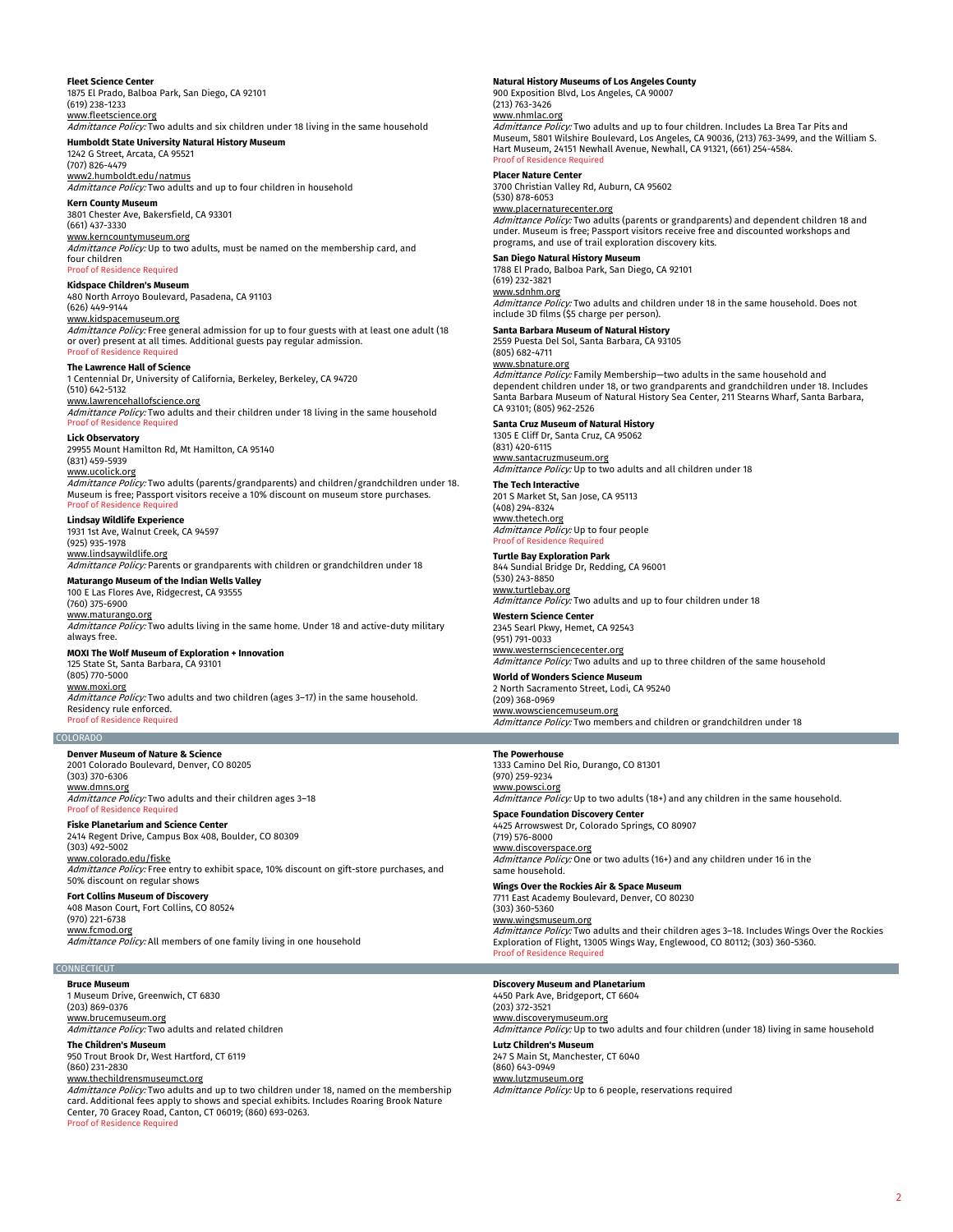# **New Britain Youth Museum**

30 High St, New Britain, CT 6051

(860) 225-3020 www.newbritainyouthmuseum.org

Admittance Policy: Household, up to five people. Includes Hungerford Nature Center, 191 Farmington Ave, Kensington CT 06037; (860) 827-9064. **DELAWARE** 

# **Delaware Museum of Natural History**

4840 Kennett Pike, Wilmington, DE 19807 (302) 658-9111

www.delmnh.org

Admittance Policy: Up to two adults and all children 17 and under living in same household. Photo ID required for all visitors. Currently closed for renovations in 2021, expected to reopen in early 2022.

# FLORIDA

**Aerospace Center for Excellence** 4175 Medulla Rd, Lakeland, FL 33811 (863) 644-2431

# www.floridaairmuseum.org

Admittance Policy: Four people, including family membership cardholder **The Bishop Museum of Science and Nature**

# 201 10th St W, Bradenton, FL 34205

(941) 746-4131

www.bishopscience.org Admittance Policy: Four total admissions. Free general admission to the museum and Manatee Rehabilitation Habitat. Additional fees required for the planetarium and Mosaic Backyard Universe. Excludes fee-based experiences, programs, and special events.

# **Cade Museum for Creativity and Invention**

811 S Main St, Gainesville, FL 32601 (352) 371-8001 www.cademuseum.org

*Admittance Policy:* General admission for two adults and all children under 18 living in same<br>household. Museum store discount of 10%. Some exclusions apply.

## **Challenger Learning Center of Tallahassee** 200 S Duval St, Tallahassee, FL 32301

(850) 645-7827

<u>www.challengertlh.com</u><br>*Admittance Policy:* Two adults and their children under 18 residing in the same household. Passport visitors receive free admission to Planetarium/Downtown Digital Dome Theatre show only. Does not include IMAX Theater.

# **Charlotte County Historical Center**

2050 Forrest Nelson Boulevard, Port Charlotte, FL 33952 (941) 613-3228

www.charlottecountyfl.gov/departments/community-services/libraries-history/charlottecounty-historical-center-society.stml

# Admittance Policy: Two adults and member's children or grandchildren under 18

**Discovery Center** 701 NE Sanchez Ave, Ocala, FL 34470

# (352) 401-3900

www.mydiscoverycenter.org

Admittance Policy: Admission to the Discovery Center exhibit for two adults and two children. Additional fees required for Star Lab shows, special programming, merchandise, etc.

# **Emerald Coast Science Center**

31 SW Memorial Parkway, Fort Walton Beach, FL 32548 (850) 664-1261

www.ecscience.org

Admittance Policy: Parents/grandparents and their children/grandchildren under 18 **Florida Museum of Natural History**

# 3215 Hull Road, Gainesville, FL 32611

(352) 846-2000

# www.floridamuseum.ufl.edu

Admittance Policy: Two adults and two children under 18. Museum is free; Passport visitors receive free admission to featured exhibit, discounted admission to the Butterfly Rainforest exhibit, and a 10% discount at museum gift shops.

# **The Gillespie Museum**

234 E Michigan Ave, Deland, FL 32724 (386) 822-7330

# www.stetson.edu/other/gillespie-museum

Admittance Policy: Museum is free; Passport visitors receive a 10% discount on museum store purchases

# **Glazer Children's Museum**

110 W Gasparilla Plz, Tampa, FL 33602 (813) 443-3861 www.glazermuseum.org

Admittance Policy: Five members in a family.

**Great Explorations Children's Museum** 1925 4th St N, Saint Petersburg, FL 33704 (727) 821-8992

# www.greatex.org

Admittance Policy: Up to five immediate family members

# **Stepping Stones Museum for Children**

303 West Ave, Matthews Park, Norwalk, CT 6850 (203) 899-0606 www.steppingstonesmuseum.org

Admittance Policy: Two adults and up to four children under 21 in household Proof of Residence Required

# **Hagley Museum and Library**

200 Hagley Road, Hagley, DE 19807 (302) 658-2400 www.hagley.org Admittance Policy: Two adults and up to six children living together in the same household **Iron Hill Museum** 1115 Robert L Melson Ln, Newark, DE 19702 (302) 368-5703 www.ironhillsciencecenter.org

Admittance Policy: Two adults and their children ages 18 and under

# **IMAG History & Science Center**

2000 Cranford Ave, Fort Myers, FL 33916 (239) 243-0043

# www.theimag.org

Admittance Policy: Two adults and up to four children under 18 living in the same household. Includes discount to 3D theater. Proof of Residence Required

# **Loggerhead Marinelife Center**

14200 US Highway 1, Juno Beach, FL 33408 (561) 627-8280

# www.marinelife.org

*Admittance Policy:* Admission is free; Passport visitors receive a 10% discount<br>on store purchases.

# **Museum of Arts and Sciences**

352 S Nova Rd, Daytona Beach, FL 32114 (386) 255-0285

# www.moas.org

Admittance Policy: Two adults plus all children in the household. Does not include admission to the Cici and Hyatt Brown Museum of Art.

# **Museum of Discovery and Science**

401 SW 2nd St, Fort Lauderdale, FL 33312 (954) 467-6637

# www.mods.org

Admittance Policy: Two adults and up to four children. Admission for museum exhibits only; excludes IMAX. Photo ID required for cardholder. Proof of Residence Required

# **Museum of Science & History of Jacksonville**

1025 Museum Cir, Jacksonville, FL 32207 (904) 396-7062

# www.themosh.org

Admittance Policy: All members of one household

# **Museum of Science & Industry**

4801 E Fowler Ave, Tampa, FL 33617 (813) 987-6000

# www.mosi.org

Admittance Policy: Free admission to MOSI permanent exhibits for up to five with a valid membership card and photo ID. Excludes fee-based experiences, special exhibitions, and special events.

## **Orlando Science Center**

777 E Princeton St, Orlando, FL 32803

- (407) 514-2000
- www.osc.org

Admittance Policy: Two adults and children under 18 on the membership. Excludes special events, films, blockbuster exhibits, and free parking. Residency rule enforced. Proof of Residence Required

# **Pensacola MESS Hall**

418 E Wright St, Pensacola, FL 32501 (877) 937-6377

# www.pensacolamesshall.org

Admittance Policy: Two adults and up to six children under 18 living in same household Proof of Re

# **Phillip and Patricia Frost Museum of Science**

1101 Biscayne Blvd, Miami, FL 33132

# (305) 434-9600

www.frostscience.org

Admittance Policy: General admission for two adults and up to four children under 18 living in the same household. Does not include planetarium shows or special exhibitions.

# **South Florida Science Center and Aquarium**

4801 Dreher Trl N, West Palm Beach, FL 33405

(561) 832-1988 www.sfsciencecenter.org

Admittance Policy: Admission for two member adults and up to six (grand)children under 18. Additional fees required for special events, planetarium, miniature golf, and premier exhibitions.

roof of Residence Requ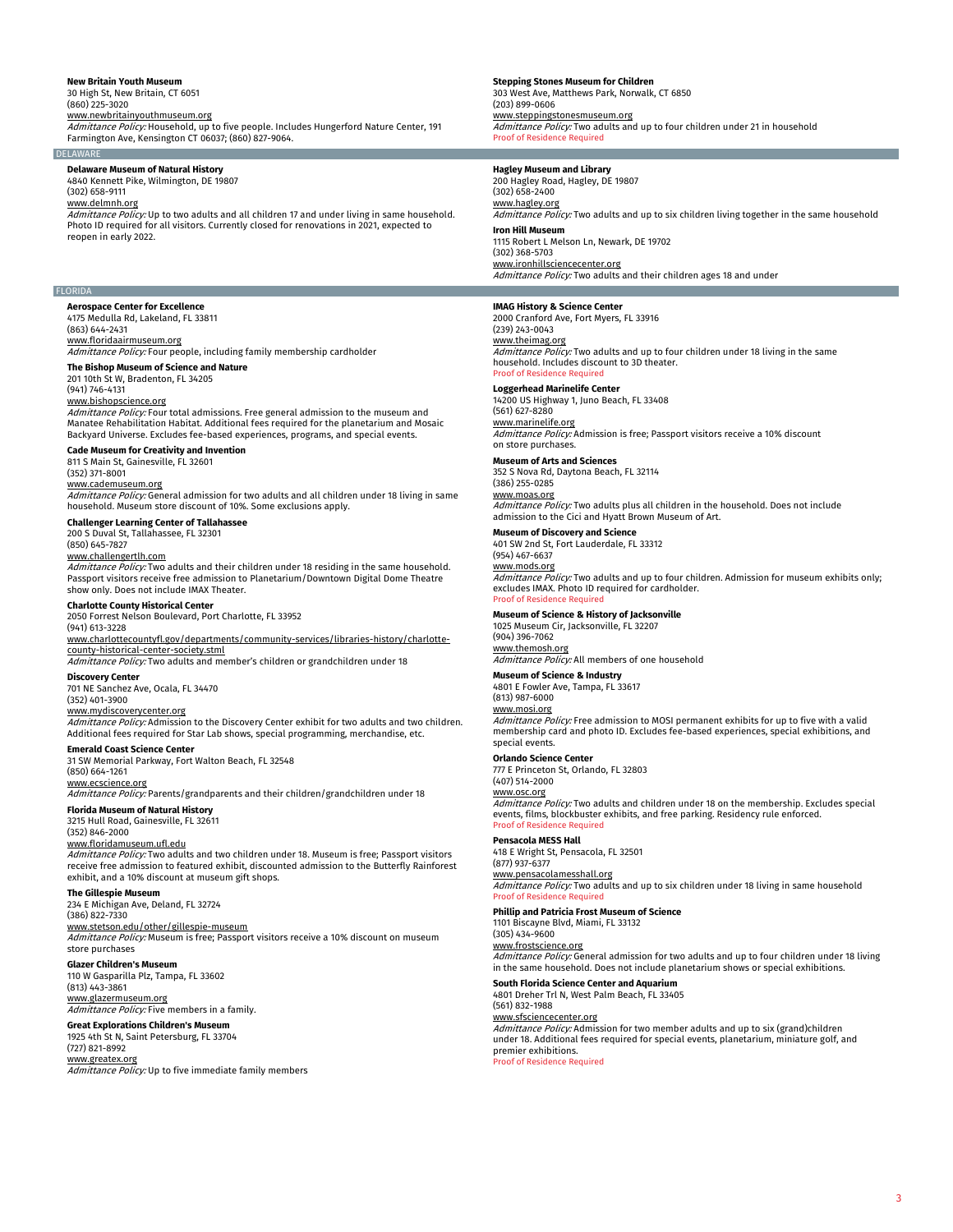#### GEORGIA

#### **Coca-Cola Space Science Center** 701 Front Avenue, Columbus, GA 31901

(706) 649-1477

www.ccssc.org

Admittance Policy: Free admission to the exhibit gallery for member and three additional people. Omnisphere theater tickets (includes multiple showings) for Passport visitors are \$3 for adults and \$2 for children.

### **Fernbank Science Center** DeKalb County School System, 156 Heaton Park Drive NE, Atlanta, GA 30307

(678) 874-7102 www.fsc.fernbank.edu Admittance Policy: Museum is free; Passport visitors receive free admission, for up to four family members, to science center's planetarium shows. **Tellus Science Museum** 100 Tellus Drive, Cartersville, GA 30120 (770) 606-5700 www.tellusmuseum.org Admittance Policy: Two adults and all children under 18 in the same household; \$1 off planetarium ticket purchases

#### **Idaho Museum of Natural History** 698 E Dillon St, Pocatello, ID 83201

(208) 282-3168 www.isu.edu/imnh

Admittance Policy: Two adults (18 and older) and up to six children or grandchildren age 17 and under

# **Kidzeum of Health and Science**

412 E Adams St, Springfield, IL 62701

#### (217) 971-4435 www.kidzeum.org

Admittance Policy: Up to two adults and four children or grandchildren under 18 will be admitted for free. Must have membership card present.

**Museum of Science and Industry**

5700 S Lake Shore Dr, Chicago, IL 60637

## (773) 684-1414 www.msichicago

*Admittance Policy:* Up to two adults and four children under 18 living in the same<br>household. One adult must be member cardholder. Complimentary general admission only. Must present valid membership card and photo ID at the general ticket counter. Proof of Residence Required

# **Peggy Notebaert Nature Museum**

2430 N Cannon Dr, Chicago, IL 60614 (773) 755-5100 www.naturemuseum.org Admittance Policy: Two adults and all children 18 and under in the same household. Proof of valid membership and photo ID are required to receive complimentary basic admission.

**Peoria PlayHouse Children's Museum**

Special exhibitions may require additional fees.

2218 North Prospect Rd, Peoria, IL 61603 (309) 323-6893

www.peoriaplayhouse.org *Admittance Policy:* Up to two adults and the children living in their household. We do not<br>limit numbers of kids, but do ask visitors to only include those in their household. Proof of Residence Required

# **Peoria Riverfront Museum**

222 SW Washington St, Peoria, IL 61602 (309) 686-7000 <u>www.peoriariverfrontmuseum.org</u><br>*Admittance Policy:* Parents and children under 18

**Proof of Residence Require** 

**The Science Center** 1237 E Main St # 1048, Carbondale, IL 62901

(618) 529-5431 www.sciencecentersi.com

Admittance Policy: Parents/guardians and children under 18 in immediate family

**SciTech Hands-On Museum** 18 W Benton St, Aurora, IL 60506 (630) 859-3434 <u>www.scitechmuseum.org</u><br>*Admittance Policy:* Five visitors; additional at general admission rates Proof of Residence Required

# **International Museum of Surgical Science**

1524 N Lake Shore Dr, Chicago, IL 60610

www.imss.org

Admittance Policy: Two adults and all children 18 and under living in the same household **INDIANA** 

## **Carnegie Museum of Montgomery County**

222 S Washington St, Crawfordsville, IN 47933

(765) 362-4618 www.cdpl.lib.in.us/services/carnegie

Admittance Policy: Museum is free; Passport visitors receive a 10% discount in gift shop per card.

#### **Evansville Museum of Arts, History and Science** 411 SE Riverside Dr, Evansville, IN 47713 (812) 425-2406

www.emuseum.org

Admittance Policy: All family members living in the same household. Planetarium shows are not included.

# **Imagination Station**

600 N 4th St, Lafayette, IN 47901 (765) 420-7780 www.imagination-station.org

Admittance Policy: Two adults and member's children or grandchildren under 18

#### **Indiana State Museum and Historic Sites**

650 W Washington St, Indianapolis, IN 46204 www.indianamuseum.org *Admittance Policy:* Two adults and all children in household, ages 21 and younger. Special<br>traveling exhibitions may require additional fees. **Minnetrista**

www.munciemuseum.com Admittance Policy: Two adults living at the same address and their children

# 131 W Myrtle St, Boise, ID 83702 (208) 343-9895 www.dcidaho.org

Admittance Policy: Two adults and all children (under 18) living in same household. Special traveling exhibits are excluded; call for information.

## ILLINOIS

IDAHO

**The Adler Planetarium** 1300 S Lake Shore Dr, Chicago, IL 60605

**Discovery Center of Idaho**

(312) 922-7827

www.adlerplanetarium.org

# Admittance Policy: Two adults and up to four children (ages 3–17) living in one household

**Burpee Museum of Natural History** 737 N Main St, Rockford, IL 61103

# (815) 965-3433

www.burpee.org Admittance Policy: Two adults and all children under 18 living in the same household Proof of Residence Required

# **Cernan Earth and Space Center at Triton College**

2000 5th Ave, River Grove, IL 60171 (708) 456-0300 www.triton.edu/cernan

Admittance Policy: Free planetarium admission for up to four family members. All other family members admitted at youth price. Passport visitors receive 10% off Star Store purchases, excluding autographed books. Proof of Residence Required

# **Children's Discovery Museum**

101 East Beaufort Street, Normal, IL 61761 (309) 433-3444

www.childrensdiscoverymuseum.net Admittance Policy: Two adults and their children living in the same household. Residency rule enforced.

# Proof of Residence Required

**Children's Museum of Illinois** 55 South Country Club Road, Decatur, IL 62521 (217) 423-5437 www.cmofil.org Admittance Policy: Two adults in the same household, all children, and up to four

# grandparents named on the membership card

# **Discovery Center Museum**<br>711 N Main St, Rockford, IL 61103

(815) 963-6769 <u>www.discoverycentermuseum.org</u><br>*Admittance Policy:* Two adults and two children under 18 living in the same household Proof of Residence Requ

# **Field Museum**

1400 S Lake Shore Dr, Chicago, IL 60605 (312) 922-9410

# www.fieldmuseum.org

*Admittance Policy:* Two adults and up to two children, 17 and under. Proof of valid<br>membership and photo ID are required to receive complimentary basic admission. Special exhibitions, 3D theater tickets, and coat check are not included.

(312) 642-6502

(317) 232-1637

1200 N Minnetrista Pkwy, Muncie, IN 47303 (765) 282-4848

www.minnetrista.net Admittance Policy: Six people per household

**Muncie Children's Museum**<br>515 S High St, Muncie, IN 47305

# (765) 286-1660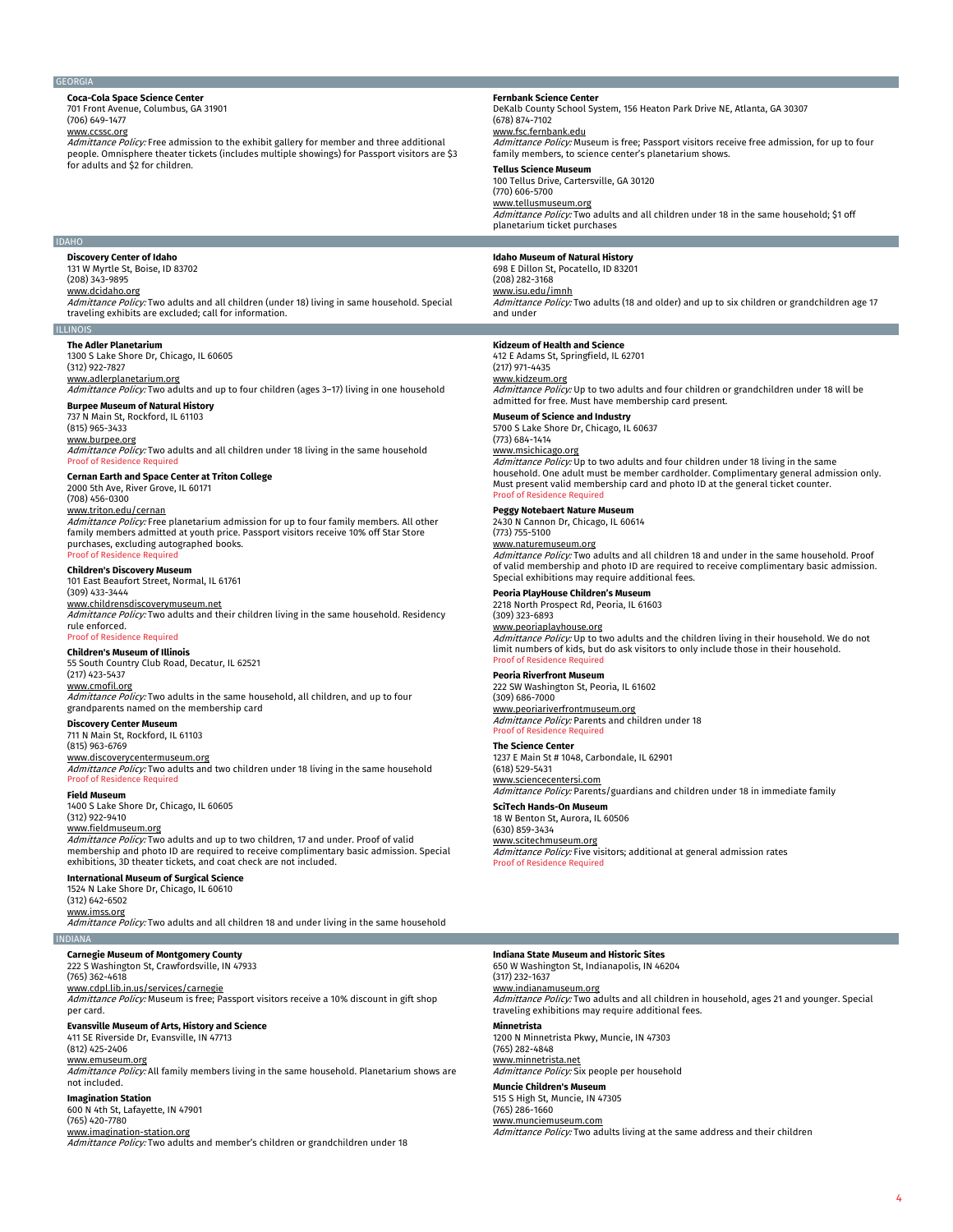# **Science Central**

1950 North Clinton Street, Fort Wayne, IN 46805 (260) 424-2400 www.sciencecentral.org

Admittance Policy: Two adults at the same address and any six children under 18 **Terre Haute Children's Museum**

727 Wabash Ave, Terre Haute, IN 47807 (812) 235-5548

www.thchildrensmuseum.com

Admittance Policy: Two adults and member's children or grandchildren 18 or younger. Proof of valid membership and photo ID are required to receive complimentary basic admission. Special exhibitions and Ropes Challenge Course are not included. Proof of Residence Required

# IOWA

**Family Museum** 2900 Learning Campus Dr, Bettendorf, IA 52722 (563) 344-4106

<u>www.familymuseum.org</u><br>*Admittance Policy:* Two adults and children (under 18) residing in the same household Proof of Residence Required

**Grout Museum District: Bluedorn Science Imaginarium** 322 Washington St, Waterloo, IA 50701 (319) 234-6357 www.groutmuseumdistrict.org Admittance Policy: Membership holder and immediate family

**LaunchPAD Children's Museum** 623 Pearl St, Sioux City, IA 51101

(712) 224-2542 <u>www.launchpadmuseum.com</u><br>*Admittance Policy:* Up to two adults and six children

#### KANSAS

**Cosmosphere**

1100 North Plum Street, Hutchinson, KS 67501 (620) 662-2305 www.cosmo.org Admittance Policy: Free admission to the Hall of Space Museum for families with an ASTC membership.

**Exploration Place, The Sedgwick County Science and Discovery Center**

300 N McLean Blvd, Wichita, KS 67203 (316) 660-0600

www.exploration.org

Admittance Policy: Two adults in the same household and all dependent children under 18/unmarried grandchildren under 18. Free admission limited to general exhibit areas; does not include digital dome theater and planetarium, or exhibits with an additional fee.

### KENTUCKY

**The Aviation Museum of Kentucky** 4029 Airport Rd, Lexington, KY 40510 (859) 231-1219 www.aviationky.org Admittance Policy: Up to four people in the same household; at least one must be named on membership card.

**East Kentucky Science Center & Planetarium** 1 Bert Combs Dr, Prestonsburg, KY 41653

(606) 889-8260

<u>www.bigsandy.kctcs.edu/community/eksc/index.aspx</u><br>*Admittance Policy:* Free admission for up to four family members **Highlands Museum & Discovery Center**

# 1620 Winchester Avenue, Ashland, KY 41101

(606) 329-8888 <u>www.highlandsmuseum.com</u><br>*Admittance Policy:* Immediate family living in one household

**Hopewell Museum** 800 Pleasant Street, Paris, KY 40361 (859) 987-7274

www.hopewellmuseum.org Admittance Policy: Two adults and children or grandchildren under 18

#### LOUISIANA

**Lafayette Science Museum** 433 Jefferson Street, Lafayette, LA 70501 (337) 291-5544 www.lafayettesciencemuseum.org Admittance Policy: Free admission for cardholder and three additional people. Children 3 and under are free.

**Louisiana Art & Science Museum**

100 River Rd S, Baton Rouge, LA 70802 (225) 344-5272

www.lasm.org

Admittance Policy: Free admission to museum and planetarium galleries and discounted admission to special exhibits and planetarium shows for up to six people

# **WonderLab Museum of Science, Health and Technology**

308 W 4th St, Bloomington, IN 47404 (812) 337-1337

www.wonderlab.org

Admittance Policy: Individual membership provides free admission for one adult. Dual membership provides free admission for two people. Basic family membership provides free admission for up to five people named on the card. Premier family membership provides free admission for up to five people named on the card plus two guests. Grandparent membership provides free admission for two grandparents plus all grandchildren named on the card, plus two guests. All additional people are charged regular admission.

**Putnam Museum and Science Center** 1717 W 12th St, Davenport, IA 52804 (563) 324-1933 <u>www.putnam.org</u><br>*Admittance Policy:* Two adults and three children living at the home address. Free admission does not include theater. **Science Center of Iowa** 401 Martin Luther King Jr Pkwy, Des Moines, IA 50309 (515) 274-6868 www.sciowa.org Admittance Policy: Two adults and two children 18 and younger residing in the same household Proof of Residence Required

**Flint Hills Discovery Center**

315 S 3rd St, Manhattan, KS 66502 (785) 587-2726 www.flinthillsdiscovery.org Admittance Policy: Two adults and up to four children (17 and under) named on membership card

Proof of Residence Required **Sternberg Museum of Natural History**

3000 Sternberg Dr, Fort Hays State University, Hays, KS 67601 (785) 628-4286 www.sternberg.fhsu.edu Admittance Policy: Two adults and children 17 and under residing in the same household, or

two grandparents and grandchildren 17 and under **University of Kansas Natural History Museum**

1345 Jayhawk Blvd, Lawrence, KS 66045 (785) 864-4450 <u>www.biodiversity.ku.edu</u><br>*Admittance Policy:* All members of a single household

# **Kentucky Science Center**

727 W Main St, Louisville, KY 40202 (502) 561-6100 www.kysciencecenter.org Admittance Policy: Two adults and up to four children, 18 and under, listed on the membership card

**The Living Arts & Science Center** 362 N Martin Luther King Blvd, Lexington, KY 40508

(859) 252-5222 www.lasclex.org **Manute 2020**<br>Admittance Policy: Two adults and up to three children living in the same household. Museum is free; Passport visitors receive a 10% discount on museum store purchases. **Proof of Residence Req** 

**Owensboro Museum of Science and History** 122 E 2nd St, Owensboro, KY 42303 (270) 687-2732 www.owensboromuseum.com Admittance Policy: Family up to six members. Exhibit hall fee waived and 10% discount on museum store purchases.

**River Discovery Center** 117 South Water Street, Paducah, KY 42001 (270) 575-9958 www.riverdiscoverycenter.org Admittance Policy: Up to two adults and up to four children under 18 in the household. Must provide proof of membership and show ID.

# **Louisiana Children's Museum**

15 Henry Thomas Drive, New Orleans, LA 70124 (504) 523-1357 www.lcm.org Admittance Policy: Number of visitors admitted by home museum membership (up to 8 people) **Sci-Port Discovery Center** 820 Clyde Fant Pkwy, Shreveport, LA 71101  $(318)$   $424 - 3466$ www.sci-port.org Admittance Policy: Four people, at least one adult, residing in the same household. Must present photo ID. Does not include IMAX. Membership expiration date

information is required. Proof of Residence Required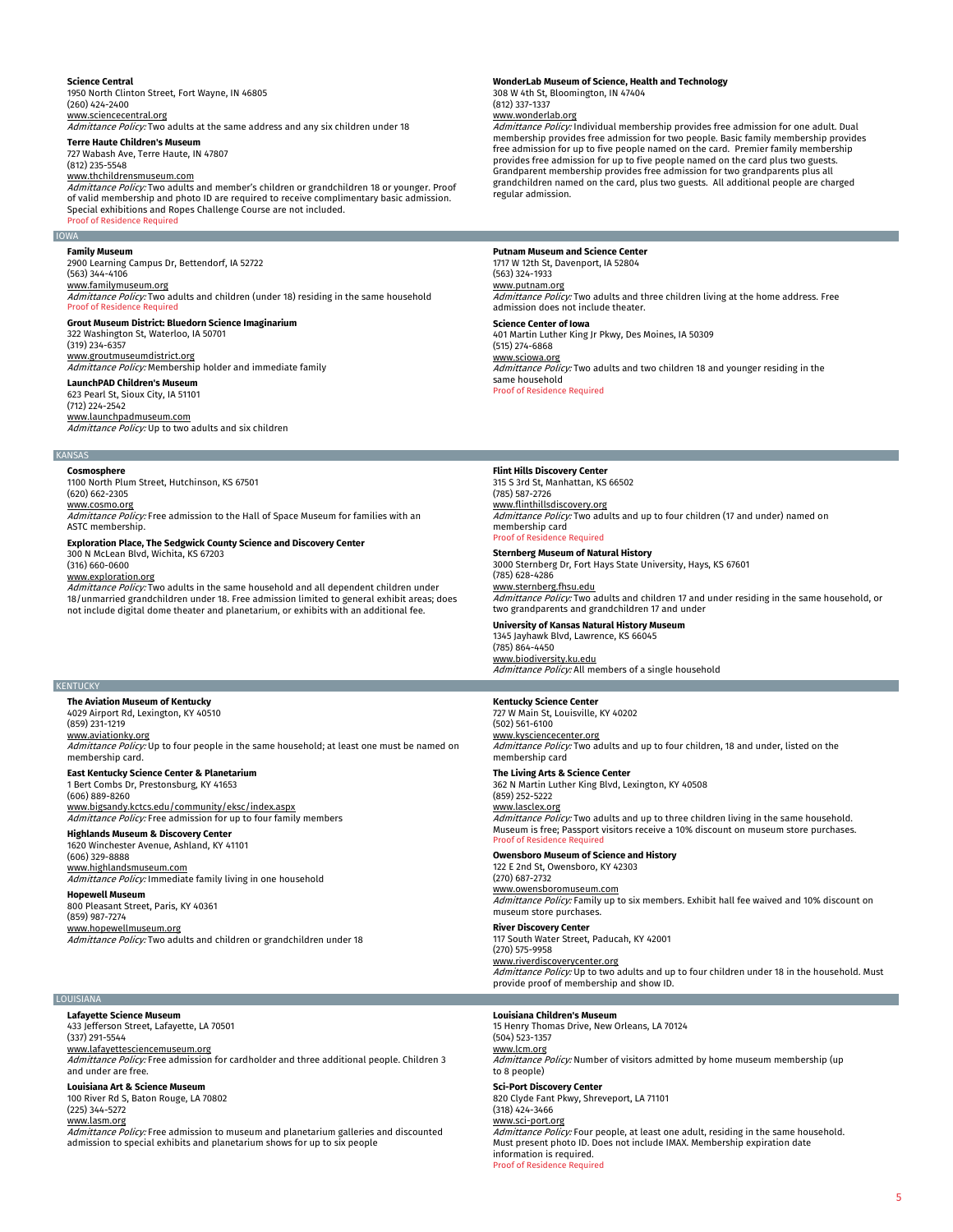### MAINE

**Maine Discovery Museum** 74 Main St, Bangor, ME 4401

# (207) 262-7200

<u>www.mainediscoverymuseum.org</u><br>*Admittance Policy:* Up to four people. One adult must be listed on the membership card and present photo ID. Good for general admission only.

#### MARYLAND

**College Park Aviation Museum** 1985 Corporal Frank Scott Drive, College Park, MD 20740 (301) 864-6029 www.collegeparkaviationmuseum.com

# Admittance Policy: Up to six family members

**Discovery Station at Hagerstown** 101 W Washington Street, Hagerstown, MD 21740

# (301) 790-0076

www.discoverystation.org

Admittance Policy: Up to eight people (adults and children) as listed on the membership card

# **MASSACHUSETTS**

**Berkshire Museum** 39 South St, Route 7, Pittsfield, MA 1201

## (413) 443-7171

# www.berkshiremuseum.org

Admittance Policy: Two adults named on card (photo ID required) and up to four children under 18. There is no discount at the museum shop for guests who are not Berkshire Museum members.

#### **EcoTarium**

222 Harrington Way, Worcester, MA 1604 (508) 929-2700 www.ecotarium.org

# *Admittance Policy:* Free general admission for up to four guests. At least one person must<br>be named on the membership card presented. One guest must be at least 14 or older.

**Harvard Museums of Science & Culture**

### 26 Oxford St, Cambridge, MA 2138 (617) 495-3045

www.hmsc.harvard.edu

# Admittance Policy: Two adults and two children living at the same address, one adult named on the membership card

Proof of Residence Required

# MICHIGAN **Air Zoo**

6151 Portage Rd, Portage, MI 49002 (269) 382-6555 www.airzoo.org Admittance Policy: Two adults and all children under 18 living in the same household

#### Proof of Residence Required

**Alden B. Dow Museum of Science & Art** 1801 W Saint Andrews Rd, Midland, MI 48640

# (989) 631-5930

www.mcfta.org

## Admittance Policy: Two adult members (parents or grandparents) and two children or grandchildren 18 and younger

#### **Ann Arbor Hands-On Museum**

220 E Ann St, Ann Arbor, MI 48104 (734) 995-5439

# www.aahom.org

Admittance Policy: Two adults named on the card (photo ID required) and their children under 18, or two grandparents named on the card (photo ID required) and their grandchildren under 18

# **Cranbrook Institute of Science**

39221 Woodward Ave, Bloomfield, MI 48304 (248) 645-3245

# www.science.cranbrook.edu

Admittance Policy: Two adults and all children under 18 living in the same household, or two grandparents and all grandchildren

# **Flint Children's Museum**

1602 West University Avenue, Flint, MI 48504 (810) 767-5437 www.flintchildrensmuseum.org

# Admittance Policy: Two adults and up to four children named on membership card

**Grand Rapids Public Museum**

# 272 Pearl St NW, Grand Rapids, MI 49504

(616) 929-1700

# www.grpm.org

Admittance Policy: Two adults and all children 17 and younger, all residing in the same household. Nonmember rates apply to planetarium, carousel, and special exhibits.

## **Impression 5 Science Center** 200 Museum Dr, Lansing, MI 48933

(517) 485-8116

#### www.impression5.org

Admittance Policy: Two adults named on the card (photo ID required) and their children or grandchildren under 18 Proof of Residence Required

**Maryland Science Center** 601 Light St, Baltimore, MD 21230 (410) 685-5225 www.mdsci.org

Admittance Policy: Visitors show their member card and out-of-state photo ID. Four people, one of whom must be a cardholder. Free admission limited to permanent museum galleries only. Fees will be assessed for IMAX tickets and certain traveling exhibits. Reciprocal admission is not valid for Maryland residents presenting their out-of-state Passportaffiliated member card.

**Proof of Residence Required** 

#### **Museum of Science**

1 Science Park, Boston, MA 02114 (617) 723-2500

# www.mos.org

*Admittance Policy:* Up to four individuals depending on the level of your membership. One<br>of the individuals must be named on your membership card. Children under three are always free. Exhibit Halls admission only; no other discounts apply. Please book timed tickets ahead of your visit

# **Springfield Museums**

21 Edwards St, Springfield, MA 1103 (800) 625-7738

<u>www.springfieldmuseums.org</u><br>*Admittance Policy:* Two adults and up to four children living at the same address. Free general admission only; does not include special exhibit or planetarium fees.

**Woods Hole Oceanographic Institution** 15 School St, Exhibit Center, Woods Hole, MA 2543 (508) 289-2700

# www.whoi.edu

Admittance Policy: Two adults and two children. Passport visitors receive 10% discount on museum shop purchases (does not apply to books).

#### **Kingman Museum**

175 Limit St, Battle Creek, MI 49037 (269) 965-5117 <u>www.kingmanmuseum.org</u><br>*Admittance Policy:* Any six family members; includes planetarium shows

# **Michigan Science Center**

5020 John R St, Detroit, MI 48202

### (313) 577-8400 www.mi-sci.org

Admittance Policy: General admission for two adults and up to six children under 18 living in the same household; does not include paid theaters and special exhibitions.

# **Proof of Residence Required Sloan\*Longway**

4190 E Court St, Burton, MI 48509 (810) 237-3450

# www.sloanlongway.org

Admittance Policy: One household (immediate family) with one, but no more than two, adults and all children 18 and under, or two grandparents and all their grandchildren 18 and under. Passport visitors may pay an additional fee for Sloan Museum temporary exhibits and shows at Longway Planetarium, 1310 East Kearsley Street, Flint, MI 48503. See website for details.

**University of Michigan Museum of Natural History**<br>1105 N University Ave, Biological Sciences Building, Ann Arbor, MI 48109 (734) 764-0478

# www.lsa.umich.edu/ummnh

Admittance Policy: Two adults and up to four children under 18 living in the same household. Museum is free; Passport visitors receive a 10% discount on museum store purchases.

# **USS Silversides Submarine Museum**

1346 Bluff Street, Muskegon, MI 49441 (231) 755-1230

# www.silversidesmuseum.org

Admittance Policy: Family of four or fewer; two adults, two children

**Yankee Air Museum** 47884 D St, Belleville, MI 48111 (734) 483-4030 yankeeairmuseum.org

# Admittance Policy: Two adults and all children under 18 living in the same household

6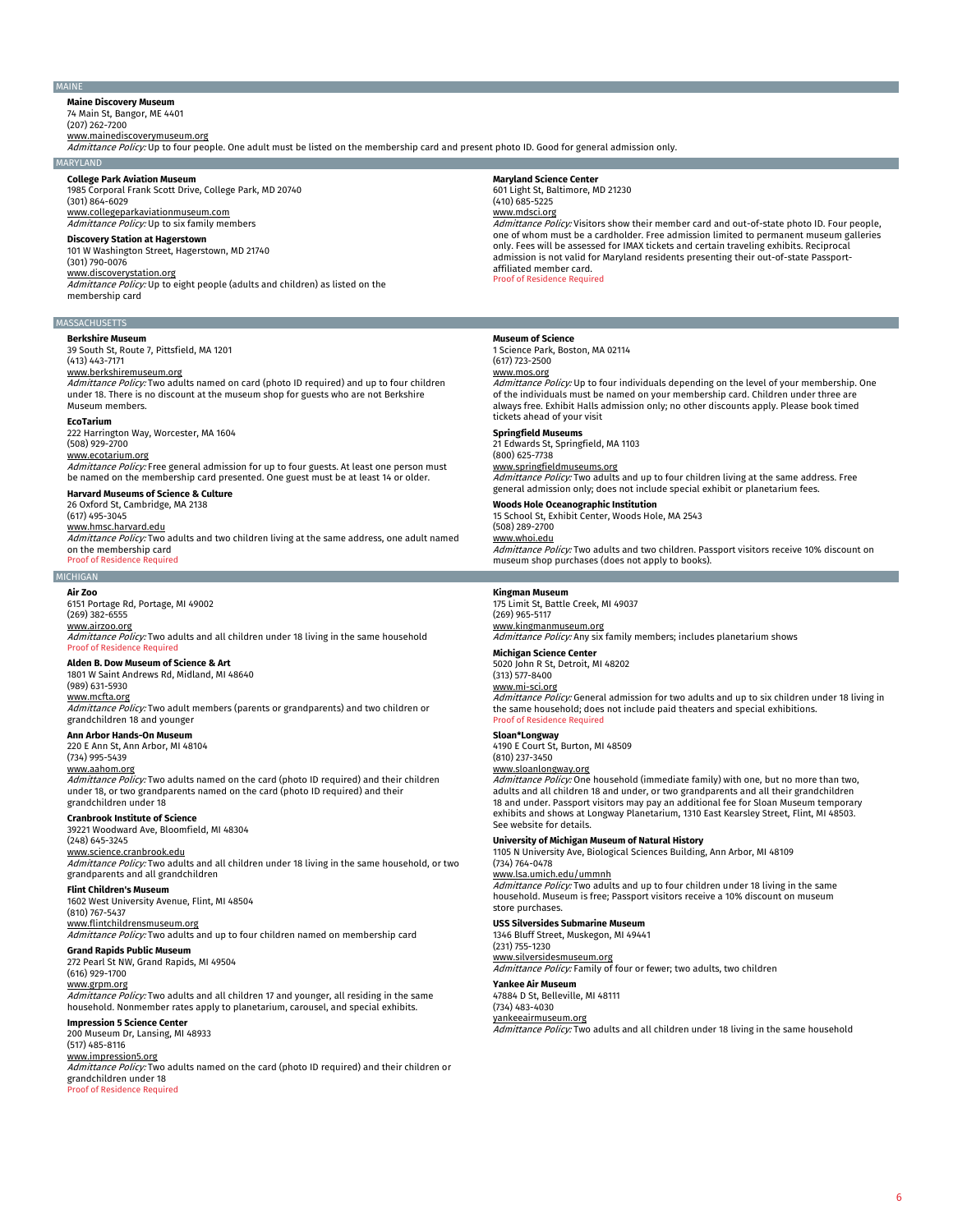# MINNESOTA

**The Bakken Museum** 3537 Zenith Ave S, Minneapolis, MN 55416 (612) 926-3878

www.thebakken.org

Admittance Policy: Two adults and all children under 18 living in the same household Proof of Residence Required

# **Bell Museum**

2088 Larpenteur Ave W, University of Minnesota, Saint Paul, MN 55113 (612) 626-9660 www.bellmuseum.umn.edu Admittance Policy: Free general gallery admission for two adults and their dependent children/grandchildren 21 and under (up to four children). Planetarium shows are not included.

# **Proof of Residence Require**

**Duluth Children's Museum** 115 S 29th Ave W, Duluth, MN 55806 (218) 733-7543 www.duluthchildrensmuseum.org Admittance Policy: Two adults and all children in the same household; two adults and all grandchildren under one membership Proof of Residence Required

#### **Headwaters Science Center**

413 Beltrami Ave NW, Bemidji, MN 56601 (218) 444-4472 www.hscbemidji.org

Admittance Policy: Up to 10 family members living in the same household, or grandparents and all of their grandchildren 17 or younger ce Required

# MISSOURI

**Bootheel Youth Museum** 700A N Douglass St, Malden, MO 63863 (573) 276-3600 www.bootheelyouthmuseum.org Admittance Policy: Two adults and all children under 18 in household **Discovery Center of Springfield**

438 E Saint Louis St, Springfield, MO 65806 (417) 862-9910

www.discoverycenter.org

Admittance Policy: Honors home museum's definition of family (as stated by number in family listed on card). Additional visitors must pay general admission.

#### MONTANA

**American Computer & Robotics Museum** 2023 Stadium Dr, Bozeman, MT 59715 (406) 582-1288 www.acrmuseum.org Admittance Policy: Two adults and up to four children under 18 in the same household **ExplorationWorks** 995 Carousel Way, Helena, MT 59601

(406) 457-1800 www.explorationworks.org Admittance Policy: Two adults and their dependent children under 18

### **Montana Natural History Center** 120 Hickory St Ste A, Missoula, MT 59801

(406) 327-0405 www.montananaturalist.org Admittance Policy: Two adults plus children under 18

### NEBRASKA

**Edgerton Explorit Center**

208 16th St, Aurora, NE 68818 (402) 694-4032 www.edgerton.org Admittance Policy: Immediate family residing in the same household

# **Hastings Museum**

1330 N Burlington Ave, Hastings, NE 68901 (402) 461-4629

www.hastingsmuseum.org

Admittance Policy: All member perks listed on website for one or two adults and all children under 21 Proof of Residence Required

## NEVADA

**Fleischmann Planetarium and Science Center** 1664 N Virginia St, Reno, NV 89557 (775) 784-4812

www.unr.edu/planetarium Admittance Policy: Two adults and up to four children under 18 receive half price on shows and exhibit admission and a 10% discount on museum store purchases. **Proof of Residence Require** 

# **Las Vegas Natural History Museum** 900 Las Vegas Blvd N, Las Vegas, NV 89101 (702) 384-3466 www.lvnhm.org Admittance Policy: Two adults and two children

**Proof of Residence Required** 

**Historical and Cultural Society of Clay County**<br>202 1st Ave N, Hjemkomst Center, Moorhead, MN 56560 (218) 299-5511

## www.hcscconline.org

Admittance Policy: Two parents and their children 17 and under. Includes Viking Ship, Stave Church, and history and traveling exhibits.

# **Lake Superior Zoo**

7210 Fremont Street, Duluth, MN 55807 (218) 730-4500

# www.lszooduluth.org

Admittance Policy: One or two adults named on the card residing at the same address and their children under 18

# **Minnesota Children's Museum**

10 W. 7th St, St. Paul, MN 55102 (651) 225-6000 www.mcm.org Admittance Policy: Two adults and up to four children from the same household. One adult present must be named on the participating institution's membership card. Proof of Residence Required

# **Science Museum of Minnesota**

120 Kellogg Blvd W, Saint Paul, MN 55102 (651) 221-9415 www.new.smm.org Admittance Policy: Two adults and dependent children under 18

**The Works Museum** 9740 Grand Ave S, Bloomington, MN 55420 (952) 888-4262 www.theworks.org Admittance Policy: Two adults and their children under 18 within household Proof of Residence Required

## **Saint Louis Science Center**

5050 Oakland Ave, Saint Louis, MO 63110 (314) 289-4400 www.slsc.org Admittance Policy: Museum is free; Passport visitors with a valid membership card receive one free parking ticket and six free tickets to a Discovery Room session and/or a planetarium show. Visitors may also receive \$1-off tickets to the OMNIMAX theater and special exhibitions.

**Science City at Union Station**

30 W Pershing Rd, Kansas City, MO 64108 (816) 460-2020 www.sciencecity.com Admittance Policy: Number of people on membership, e.g., family of four. Free admission limited to Science City.

# **Montana Science Center**

2744 W Main St, Bozeman, MT 59718 (406) 522-9087 <u>www.montanasciencecenter.org</u><br>*Admittance Policy:* Two adults and all children in the same household

**Museum of the Rockies** Montana State University, 600 West Kagy Boulevard, Bozeman, MT 59717 (406) 994-2251

<u>www.museumoftherockies.org</u><br>*Admittance Policy:* Two adults, plus children or grandchildren under 18

**spectrUM Discovery Area** 455 East Main St, Missoula, MT 59802 (406) 728-7836 www.spectrum.umt.edu Admittance Policy: Two adults and their dependent children

# **Omaha Children's Museum**

500 South 20th Street, Omaha, NE 68102 (402) 342-6164 www.ocm.org Admittance Policy: Two adults and their dependent children **Proof of Residence Required** 

**University of Nebraska State Museum of Natural History-Morrill Hall**

645 N 14th St, University of Nebraska-Lincoln, Lincoln, NE 68588 (402) 472-2637

www.museum.unl.edu

*Admittance Policy:* Membership offers free admission for two adults and two children ages<br>5-18. Children 4 and under are automatically free. Passport visitors receive a 10% discount on museum store purchases.

**Terry Lee Wells Nevada Discovery Museum** 490 S Center St, Reno, NV 89501 (775) 786-1000 www.nvdm.org Admittance Policy: Family of four people **Proof of Residence**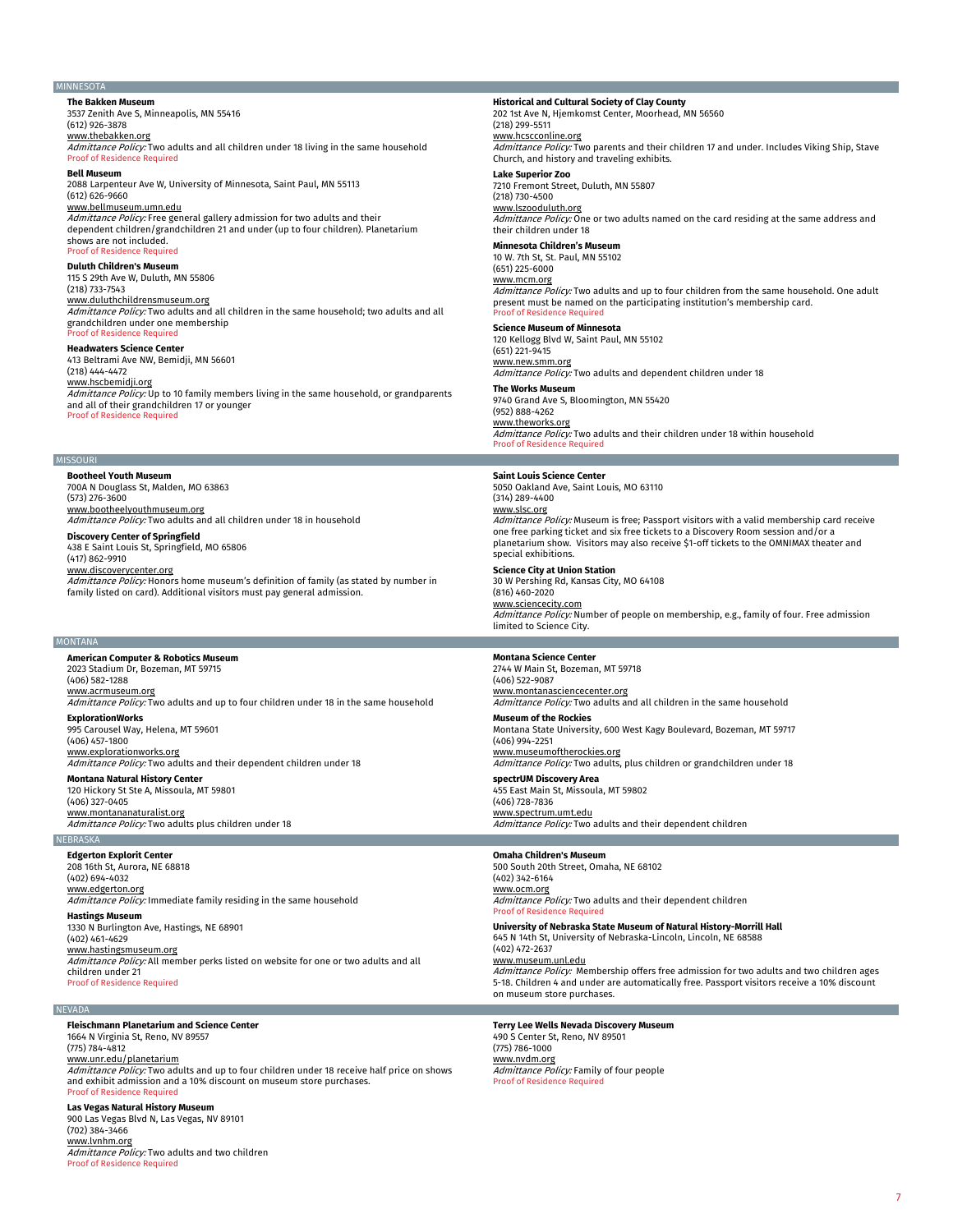## NEW HAMPSHIRE

# **The Children's Museum of New Hampshire**

6 Washington St, Dover, NH 3820 (603) 742-2002

# www.childrens-museum.org

Admittance Policy: Up to four immediate family members whose names are printed on the membership card; adults must have ID. No other discounts apply. Excludes Boston Children's Museum and Harvard Museums of Science & Culture.

# **McAuliffe-Shepard Discovery Center**

2 Institute Dr, Concord, NH 3301 (603) 271-7827

www.starhop.com

Admittance Policy: Member cardholder must be present, and up to three guests, for exhibit gallery only. No other discounts apply.

#### NEW JERSEY

#### **Liberty Science Center**

222 Jersey City Blvd, Liberty State Park, Jersey City, NJ 7305 (201) 200-1000

www.lsc.org<br>*Admittance Policy:* Reciprocal days include September 19, October 16, November 14, December 18. Two adults named on membership card and up to four children under 18 Proof of Residence Required

# **Bradbury Science Museum, Los Alamos National Laboratory**<br>1350 Central Ave, Los Alamos, NM 87544

# (505) 667-4444

www.lanl.gov/museum

Admittance Policy: Two adults and children under 18 residing in the same household. Museum is free; Passport visitors receive a souvenir/gift (one per family).

# **Explora**

NEW MEXICO

1701 Mountain Rd NW, Albuquerque, NM 87104 (505) 224-8300

# www.explora.us

Admittance Policy: Two adults and four children under 18. Passport visitors receive a 10% discount on museum store purchases.

#### **Farmington Museum**

3041 E Main St, Farmington, NM 87402 (505) 599-1174

<u>www.farmingtonmuseum.org</u><br>*Admittance Policy:* Museum is free; Passport visitors receive a 10% discount on museum store purchases. Fees are assessed for select traveling exhibits.

# NEW YORK

**A.J. Read Science Discovery Center**

130 Netzer Administration Building, Suny Oneonta, Oneonta, NY 13820 (607) 436-2011

www.suny.oneonta.edu/science-discovery-center Admittance Policy: No restrictions. Museum is free; Passport visitors receive free admission

# **Brooklyn Children's Museum**

145 Brooklyn Avenue, Brooklyn, NY 11213 (718) 735-4400 www.brooklynkids.org

Admittance Policy: Two adults and up to four children under 16 **Proof of Residence Required** 

#### **Buffalo Museum of Science**

to special events.

1020 Humboldt Pkwy, Buffalo, NY 14211 (716) 896-5200

# www.sciencebuff.org

*Admittance Policy:* Parents or grandparents with their children or grandchildren under 18.<br>Includes Tifft Nature Preserve, 1200 Fuhrmann Boulevard, Buffalo, NY 14203; (716) 825-6397.

#### **The Corning Museum of Glass**

1 Museum Way, Corning, NY 14830 (800) 732-6845

# www.cmog.org

Admittance Policy: Two adults and all children 17 and under. Passport visitors receive 15% off regularly priced items in museum shops; discount excludes online purchases, Make Your Own Glass, and café purchases.

# **Cradle of Aviation**

Charles Lindbergh Boulevard, Garden City, NY 11530 (516) 572-4062

www.cradleofaviation.org<br>*Admittance Policy:* Up to six people in the household

# **Intrepid Sea, Air & Space Museum**

1 Intrepid Sq, 12th Avenue & West 46th Street, New York, NY 10036 (212) 245-0072

# <u>www.intrepidmuseum.org</u><br>*Admittance Policy:* Two adults and four children under 18 Proof of Residence Required

# **Kopernik Observatory & Science Center** 698 Underwood Rd, Vestal, NY 13850

(607) 748-3685

# www.kopernik.org

Admittance Policy: Two adults and their children living in the same household

# **Mount Washington Observatory**<br>2779 White Mountain Hwy, North Conway, NH 3860

(603) 356-2137 www.mountwashington.org

Admittance Policy: Two adults and up to four children (children under 6 are always free) to the Extreme Mount Washington museum in the Mt. Washington state park. Seasonal. Does not include weather station tours.

# **SEE Science Center**

200 Bedford St, Manchester, NH 3101 (603) 669-0400 www.see-sciencecenter.org

Admittance Policy: Up to four people

# **New Jersey State Museum**

PO Box 530, Trenton, NJ 8625 (609) 292-6464 www.state.nj.us/state/museum Admittance Policy: Two adults in the household and their minor children or grandchildren.

Museum is free; Passport visitors visitors receive 10% museum store discount.

# **Las Cruces Museum of Nature and Science**

411 North Main Street, Las Cruces, NM 88001

(575) 522-3120 www.las-cruces.org/1608/Museum-of-Nature-Science Admittance Policy: Two adults and all of their children under 18, grandparents. Museum is

# free; Passport visitors receive a free gift with a purchase of \$20 or more. **National Museum of Nuclear Science & History**

601 Eubank Boulevard, SE, Albuquerque, NM 87123 (505) 245-2137

www.nuclearmuseum.org Admittance Policy: Two adults and two children

**New Mexico Museum of Natural History and Science**

1801 Mountain Rd NW, Albuquerque, NM 87104 (505) 841-2866

www.nmnaturalhistory.org Admittance Policy: Two adults and up to four children under 18 **Proof of Residence** 

**The New Mexico Museum of Space History** 3198 State Route 2001, Alamogordo, NM 88310

(575) 437-2840 www.nmspacemuseum.org Admittance Policy: Parents and their children 18 and under.

# **Long Island Children's Museum**

11 Davis Ave, Garden City, NY 11530 (516) 224-5800 www.licm.org Admittance Policy: Up to four family members named on the membership card (unescorted adults or children not permitted) Proof of Residence Required

# **Long Island Explorium**

101 E Broadway, Port Jefferson, NY 11777 (631) 331-3277 www.longislandexplorium.org Admittance Policy: Two adults and two children (2 years and up) **Long Island Science Center**

40 Peconic Avenue, Suite 30, Riverhead, NY 11901

(631) 208-8000 www.sciencecenterli.org

Admittance Policy: Up to two adults and up to four children

## **Milton J. Rubenstein Museum of Science & Technology** 500 S Franklin St, Syracuse, NY 13202

(315) 425-9068 www.most.org

Admittance Policy: Two adults, all children under 18 in the same household

# **miSci — Museum of Innovation and Science**

15 Nott Terrace Hts, Schenectady, NY 12308 (518) 382-7890 www.misci.org Admittance Policy: Two adults and two children. At least one adult must be named on membership card. Valid photo ID required for cardholder. Does not include special events.

# **Museum of the Earth at the Paleontological Research Institution**

1259 Trumansburg Rd, Ithaca, NY 14850 (607) 273-6623 www.museumoftheearth.org Admittance Policy: Two adults and any number of children up to age 17 living in the immediate household. Regular admission fees apply to the nature center.

# **National Museum of Mathematics**

11 E 26th St, New York, NY 10010 (212) 542-0566 www.momath.org Admittance Policy: Two adults and up to four children under 18 residing in the same household; must be part of the same family. Proof of Residence Required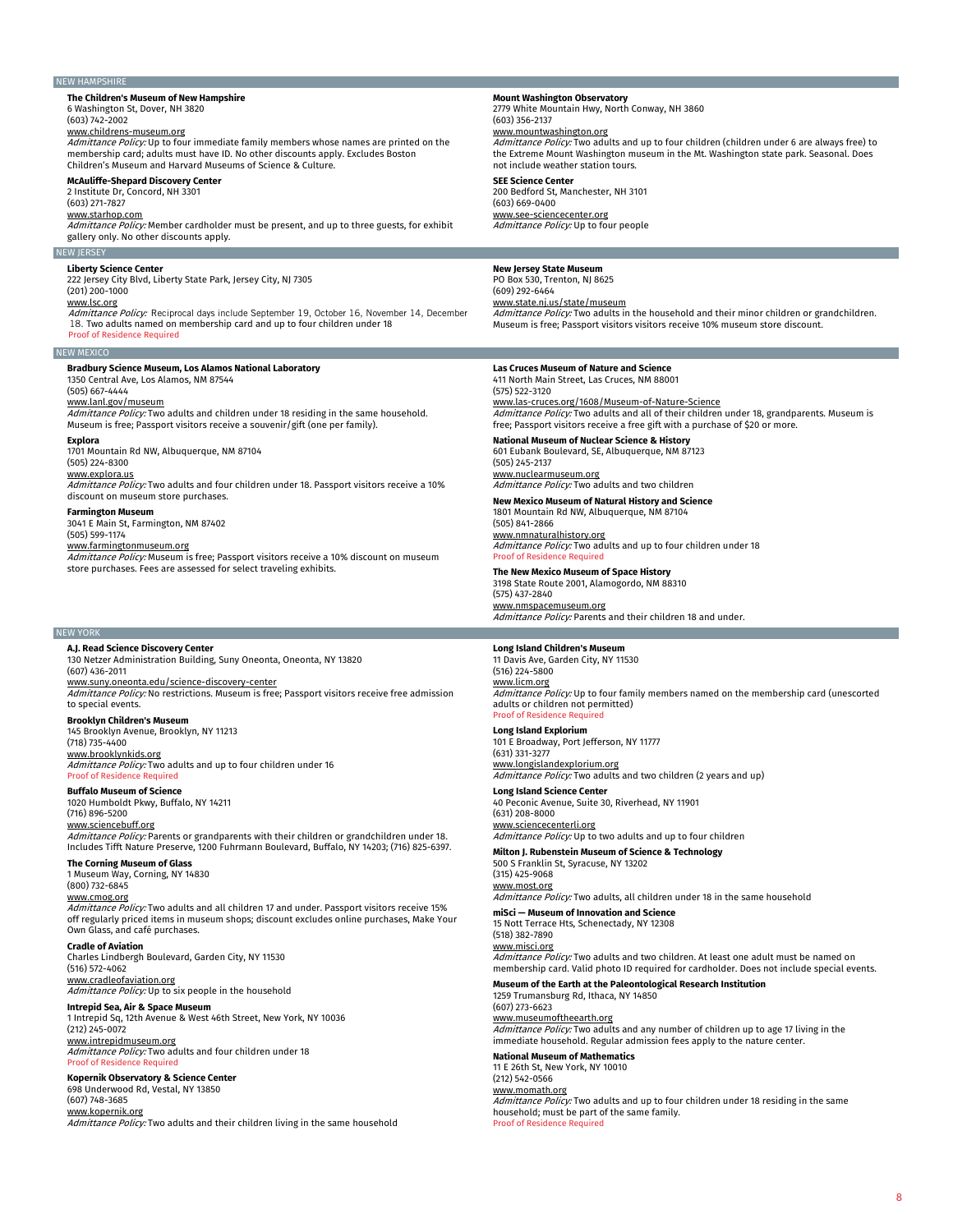# **New York Hall of Science**

4701 111th St, Corona, NY 11368 (718) 699-0005 www.nysci.org Admittance Policy: Two adults and up to four children in household

### **Proof of Residence**

**New York Transit Museum** 99 Schermerhorn St, Brooklyn, NY 11201 (718) 694-1600

<u>www.nytransitmuseum.org</u><br>*Admittance Policy:* Two adults and two children under 17. Museum Gallery Annex and Store at Grand Central Terminal (Shuttle Passage, next to the Station Master's Office) is free.

# **Roberson Museum and Science Center**

30 Front St, Binghamton, NY 13905 (607) 772-0660 www.roberson.org

Admittance Policy: Two named adults and all their children under 18 living in the same household

**Rochester Museum & Science Center** 657 East Ave, Rochester, NY 14607

(585) 697-1941

www.rmsc.org Admittance Policy: Up to two adults and their immediate financial dependents, e.g., children and adult parents, living in the same household. Regular admission fees apply to planetarium and nature center.

# NORTH CAROLINA

**Asheville Museum of Science** 43 Patton Ave, Asheville, NC 28801 (828) 254-7162 <u>www.ashevillescience.org</u><br>*Admittance Policy:* Two adults and two children under 18

**Cape Fear Museum of History & Science**

814 Market St, Wilmington, NC 28401 (910) 798-4370

# www.capefearmuseum.com

Admittance Policy: Grandparents, parents, and children (under 18) in the same family or household

# **Catawba Science Center** 243 3rd Avenue, NE, Hickory, NC 28601

(828) 322-8169

# www.catawbascience.org

Admittance Policy: General admission for up to two adults (named on membership card; must present valid photo ID) and children 18 and under living in the same household. Programs and special events are excluded. Proof of Residence Required

**Discovery Place** 301 N Tryon St, Charlotte, NC 28202 (704) 372-6261 www.discoveryplace.org

#### Admittance Policy: Two adults and up to four children 18 or younger. Does not include Discovery Place KIDS. Proof of Residence Required

**Greensboro Science Center**

4301 Lawndale Dr, Greensboro, NC 27455 (336) 288-3769

<u>www.greensboroscience.org</u><br>*Admittance Policy:* Two adults and up to four of their children under the age of 18 Proof of Residence Required

# **Imagination Station Science and History Museum**<br>224 Nash St SE, Wilson, NC 27893

(252) 291-5113 www.scienceandhistory.org Admittance Policy: Two adults and four children under 18

# **Imperial Centre for the Arts & Sciences**

270 Gay St, Rocky Mount, NC 27804 (252) 972-1266

<u>www.imperialcentre.org</u><br>*Admittance Policy:* Two adults and minor children living in the same household, or two grandparents and up to four minor grandchildren

**Kaleideum North**

400 W Hanes Mill Rd, Winston Salem, NC 27105 (336) 767-6730

# www.north.kaleideum.org

Admittance Policy: Two adults and children under 19 residing in the same household. Includes access to Kaleideum Downtown (formerly the Children's Museum of Winston-Salem), 390 South Liberty Street, Winston-Salem, NC 27101; (336) 723-9111. Proof of Residence Requi

# **Sciencenter**

601 1st St, Ithaca, NY 14850 (607) 272-0600 www.sciencenter.org Admittance Policy: Two adults and their children living in the same household. Valid photo

ID required for adults. **Sci-Tech Museum**

154 Stone St, Watertown, NY 13601 (315) 788-1340

# www.scitechcenter.org

Admittance Policy: Two adults and their minor children, all living together

**Staten Island Children's Museum** 1000 Richmond Ter, Staten Island, NY 10301 (718) 273-2060

<u>www.sichildrensmuseum.org</u><br>*Admittance Policy:* Two adults and up to three children under 17 with valid membership card Proof of Res

# **Wings of Eagles Discovery Center**<br>339 Daniel Zenker Dr, Horseheads, NY 14845

(607) 358-4247

www.wingsofeagles.com Admittance Policy: Two adults and three children. Includes 10% museum store discount.

# **Marbles Kids Museum**

201 East Hargett Street, Raleigh, NC 27601 (919) 834-4040 <u>www.marbleskidsmuseum.org</u><br>*Admittance Policy:* Up to four people (children and adults). One adult listed on the membership card must be present with photo ID. Proof of Residence Required

# **Morehead Planetarium and Science Center**

250 E Franklin St, Chapel Hill, NC 27514 (919) 962-1238 www.moreheadplanetarium.org Admittance Policy: Five people living in the same household. Museum is free; Passport visitors receive 2-for-1 admission to all regularly scheduled shows. Proof of Residence Required

## **Museum of Life and Science**

433 W Murray Ave, Durham, NC 27704 (919) 220-5429 <u>www.lifeandscience.org</u><br>*Admittance Policy:* Up to four people (children or adult). One adult listed on the membership card must be present with photo ID. **Proof of Residence Require** 

# **North Carolina Museum of Natural Sciences**

11 W Jones St, Raleigh, NC 27601

### (919) 707-9800 www.naturalsciences.org

Admittance Policy: Two adults in the household and their minor children or grandchildren. Museum is free; Passport visitors receive admission to the special exhibits gallery at the member rate and a 10% discount on museum store purchases. Includes North Carolina Museum of Natural Sciences at Whiteville, 415 South Madison Street, Whiteville, NC 28472; (910) 914-4185.

# **North Carolina Transportation Museum Foundation**

411 S Salisbury Ave, Spencer, NC 28159 (704) 636-2889 www.nctrans.org

Admittance Policy: Immediate family members residing in same household; limit four. Passport visitors also receive free train rides (excluding special events).

**Port Discover: Northeastern North Carolina's Center for Hands-On Science** 611 E Main St, Elizabeth City, NC 27909

# (252) 338-6117

www.portdiscover.org Admittance Policy: Up to six children ages 1-17; unlimited adults

**Schiele Museum of Natural History and Planetarium** 1500 E Garrison Blvd, Gastonia, NC 28054

#### (704) 866-6908 www.schielemuseum.org

Admittance Policy: Two adults named on card and up to four children under 18 living in same household. Planetarium, classes, and special events are excluded Proof of Residence Required

# **Western North Carolina Nature Center**

75 Gashes Creek Rd, Asheville, NC 28805 (828) 259-8080

# www.wildwnc.org

Admittance Policy: Two adults (named on card; must present a valid photo ID) and up to four children or grandchildren (ages 3-17)

# NORTH DAKOTA

**Gateway to Science** 1810 Schafer St, Suite 1, Bismarck, ND 58501 (701) 258-1975

# www.gatewaytoscience.org

Admittance Policy: Two adults and children under 18 residing in the same household **Proof of Resid**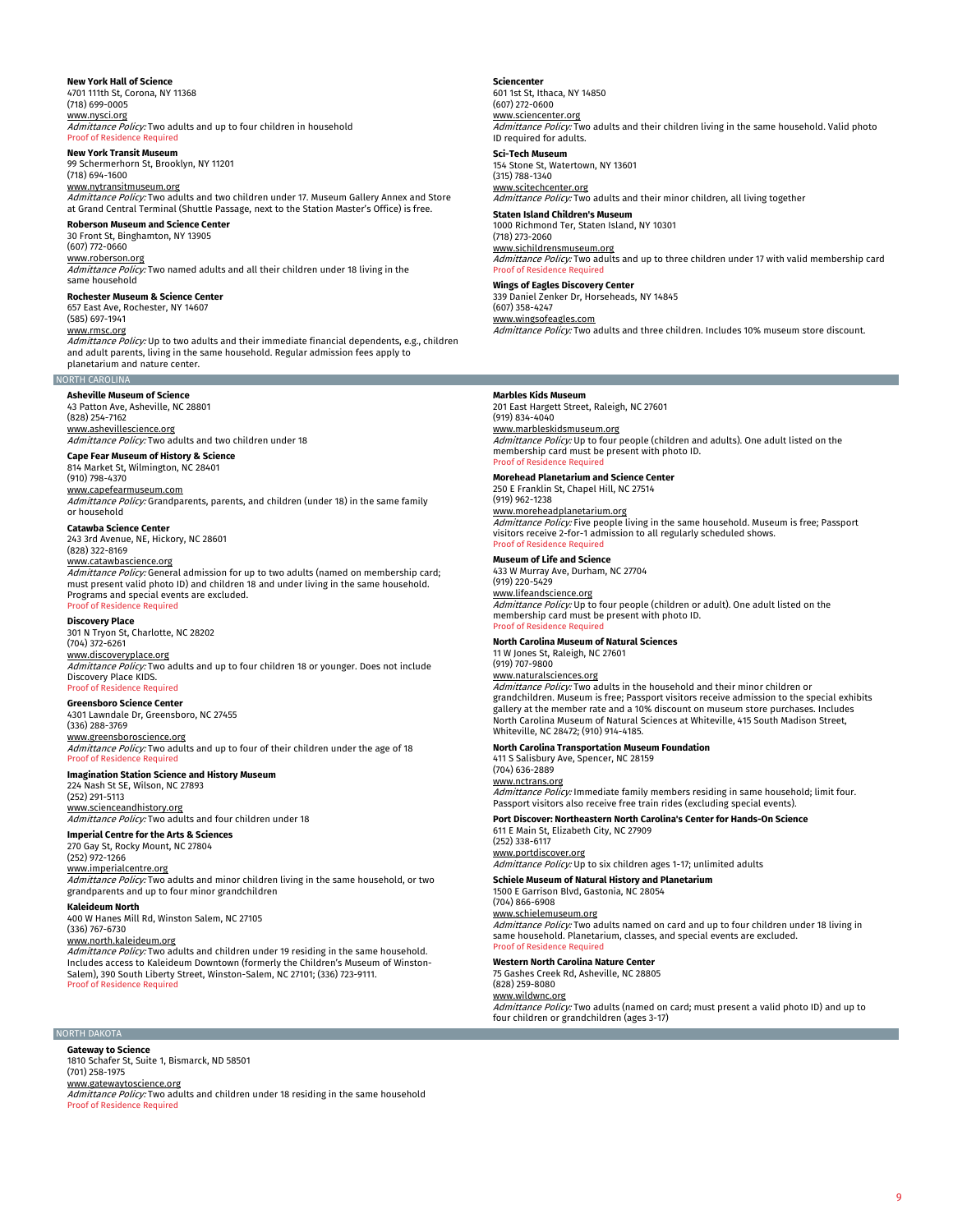# OHIO

# **Boonshoft Museum of Discovery** 2600 Deweese Pkwy, Dayton, OH 45414

(937) 275-7431

<u>www.boonshoftmuseum.org</u><br>*Admittance Policy:* Two named adult cardholders and up to six of their children or grandchildren under 18 as listed on valid membership card. Does not include planetarium shows or discounts in the gift shop. **Proof of Residence Require** 

# **Cincinnati Museum Center**

1301 Western Ave, Cincinnati, OH 45203 (513) 287-7000

www.cincymuseum.org Admittance Policy: Two adults and up to four children 17 and under listed on the membership. Free admission is limited to the Museum of Natural History & Science. Photo ID is required for adults. **Proof of Residence Required** 

# **Cleveland Museum of Natural History**

1 Wade Oval Dr, Cleveland, OH 44106

# (216) 231-4600

<u>www.cmnh.org</u><br>*Admittance Policy:* Two adults and all children 18 and under living in the same household, or two grandparents and all grandchildren 18 and under Proof of Residence Required

#### **COSI**

333 W Broad St, Columbus, OH 43215 (614) 228-2674

# www.cosi.org

*Admittance Policy:* Two adults and up to four children 18 and under living in one household,<br>or two grandparents and up to four grandchildren 18 and under. Surcharge may be assessed for select American Museum of Natural History exhibitions and/or other experiences. Proof of Residence Required

#### OKLAHOMA

**Science Museum Oklahoma** 2020 Remington Place, Oklahoma City, OK 73111 (405) 602-6664 www.sciencemuseumok.org Admittance Policy: Two adults and two children (ages 3-12) Proof of Residence Required

# **OREGON**

**Eugene Science Center**

2300 Leo Harris Parkway, Eugene, OR 97401 (541) 682-7888

<u>www.eugenesciencecenter.org</u><br>*Admittance Policy:* Two adults and four children living in the same household Proof of Residence Required

# **Evergreen Aviation & Space Museum**

500 NE Captain Michael King Smith Way, McMinnville, OR 97128 (503) 434-4180

# www.evergreenmuseum.org

Admittance Policy: Two adults and up to four children from the same household ages 5-16 (under 5 is always free). oof of Residen

# **Gilbert House Children's Museum**

116 Marion Street, NE, Salem, OR 97301

# (503) 371-3631 www.acgilbert.org

Admittance Policy: Two named adult cardholders and up to four named children. Additional guests must pay regular admission. Does not include special events, classes, or camps. Proof of Residence Required

# **Oregon Museum of Science and Industry**

1945 SE Water Ave, Portland, OR 97214 (503) 797-4000

www.omsi.edu

*Admittance Policy:* General admission to permanent exhibits and labs for up to two named<br>adult cardholders and up to four children ages 3–20. Additional fees apply for shows, submarine tours, and special traveling exhibits. Home museum guest passes not valid. Residency rule enforced. Proof of Residence Required

#### PENNSYLVANIA

# **The Academy of Natural Sciences of Drexel University**

1900 Benjamin Franklin Pkwy, Philadelphia, PA 19103 (215) 299-1000

# www.ansp.org

Admittance Policy: General admission for up to two named adults and up to five children under 18 listed on the reciprocal institution's membership. Does not include special exhibits or events.

# Proof of Residence Re **Carnegie Science Center**

One Allegheny Avenue, Pittsburgh, PA 15212 (412) 237-3400

# www.carnegiesciencecenter.org

*Admittance Policy:* Two adults and four children 3 to 17. Does not include ticketed exhibits<br>or films at The Rangos Giant Cinema. Proof of Residence Required

# **Great Lakes Science Center** 601 Erieside Ave, Cleveland, OH 44114

(216) 694-2000

<u>www.greatscience.com</u><br>*Admittance Policy:* Two adults named on membership card and up to four children or grandchildren under 18 oof of Residence Req

# **Imagination Station, Toledo**

1 Discovery Way, Toledo, OH 43604

# (419) 244-2674

www.imaginationstationtoledo.org Admittance Policy: Two adults and all children under 18 living in the same household Proof of Residence Required

# **McKinley Presidential Library & Museum**

800 McKinley Monument Dr NW, Canton, OH 44708 (330) 455-7043

<u>www.mckinleymuseum.org</u><br>*Admittance Policy:* Mother, father, and unmarried children under 18, or grandparents and unmarried grandchildren under 18 (two-generation limit)

# **SPI: Where Science and Play Intersect**

400 South Main Street, Mount Vernon, OH 43050

(740) 501-7616 www.spi-mountvernon.org

Admittance Policy: Up to two adults named on a current membership card and three children living within the same household. Passport visitors whose residence or home institution is within 90 miles will not qualify for free admission but may qualify for discounted admission as arranged with regional partners.

# **The Works: Ohio Center for History, Art and Technology**

55 S 1st St, Newark, OH 43055 (740) 349-9277 www.attheworks.org

*Admittance Policy:* Two parents and up to four children under 18 living in same household,<br>or two grandparents and up to four grandchildren under 18

# **Tulsa Children's Museum Discovery Lab**

560 N Maybelle Ave, Tulsa, OK 74127 (918) 295-8144

## www.discoverylab.org

Admittance Policy: Up to two adults named on the membership card and up to four children in the same household

## **ScienceWorks Hands-On Museum** 1500 E Main St, Ashland, OR 97520

(541) 482-6767 <u>www.scienceworksmuseum.org</u><br>*Admittance Policy:* Two adults and up to 2 children in their household under 18, or two grandparents and up to 2 grandchildren under 18.

# **Sunriver Nature Center**

57245 River Rd, Sunriver, OR 97707

Admittance Policy: Two adults and children (18 and younger) residing in the same household. Free admission limited to nature center; Oregon Observatory not included.

# **University of Oregon Museum of Natural and Cultural History** 1680 East 15th Ave, Eugene, OR 97403

(541) 346-3024

<u>www.mnch.uoregon.edu</u><br>*Admittance Policy:* Two adults and up to four youth (ages 3–18) Proof of Residence Required

# **Children's Museum of Pittsburgh**

10 Childrens Way, Pittsburgh, PA 15212 (412) 322-5058

www.pittsburghkids.org

Admittance Policy: Up to two adults and up to three children in one immediate family that are listed on the reciprocal institution's membership. Not reciprocal with Carnegie Science Center or McKinley Presidential Library & Museum memberships. **Proof of Residence** 

# **Da Vinci Science Center**

3145 Hamilton Boulevard Byp, Allentown, PA 18103 (484) 664-1002

# www.davincisciencecenter.org

*Admittance Policy:* Two adults and up to four children under 18 for museum admission<br>only. Passport privileges do not include special events, camps, traveling exhibitions, or group reservations unless otherwise specified.

# (541) 593-4442 www.snco.org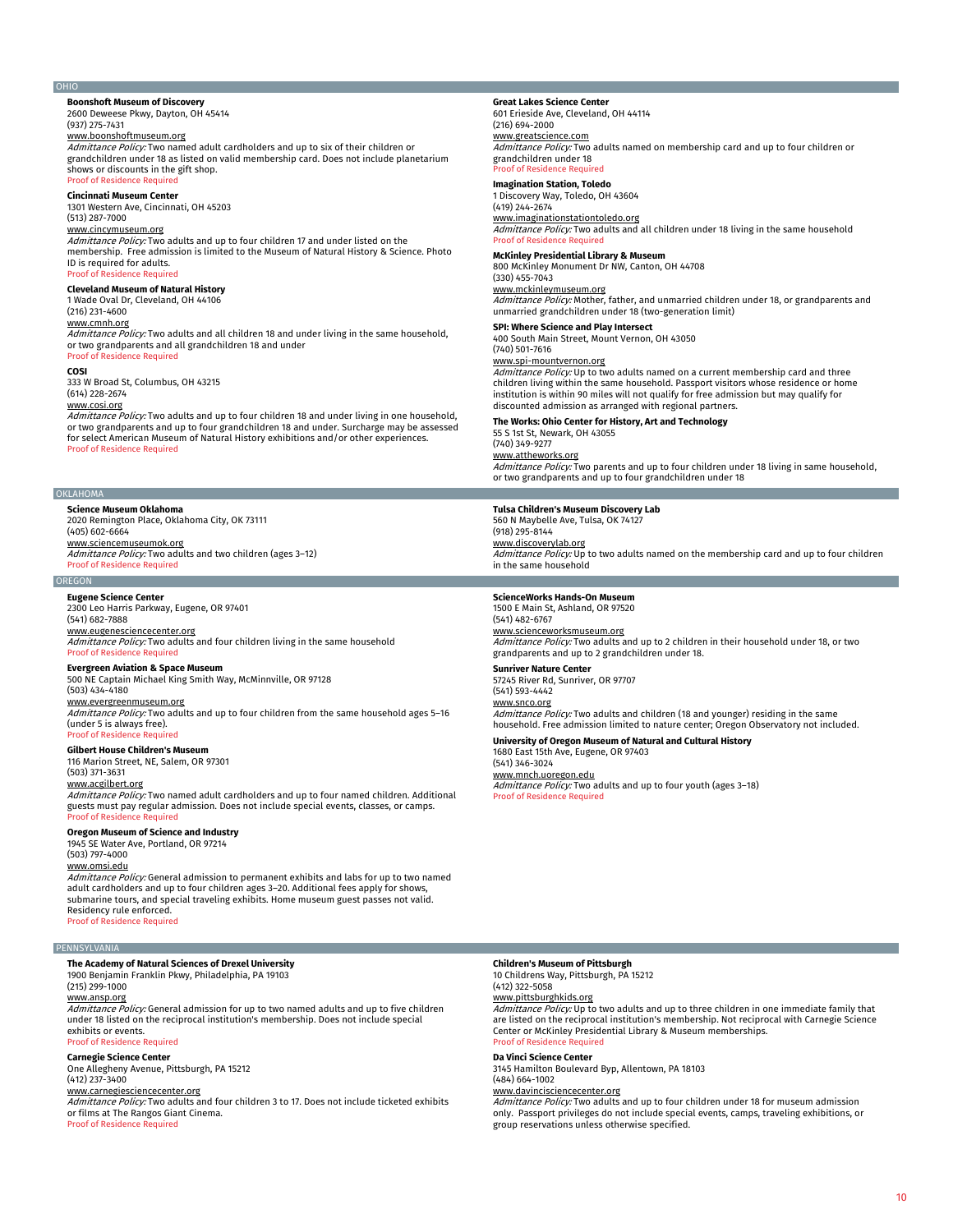# **Discovery Space of Central Pennsylvania**

1224 N Atherton St, State College, PA 16803 (814) 234-0200 www.discoveryspace.org Admittance Policy: Two adults and all children living in one household

# **Proof of Residence**

**The Franklin Institute** 222 N 20th St, Philadelphia, PA 19103 (215) 448-1231

www.fi.edu Admittance Policy: General admission for people covered by the membership, up to a maximum of two adults and four children (ages 3–18) Proof of Residence Required

**Lancaster Science Factory** 454 New Holland Avenue, Lancaster, PA 17602 (800) 210-2927

# www.lancastersciencefactory.org

Admittance Policy: Parents and children (regardless of number of family members) **National Watch & Clock Museum**

# 514 Poplar St, National Association of Watch & Clock Collectors, Columbia, PA 17512 (717) 684-8261

www.nawcc.org Admittance Policy: Two adults and up to four children under the age of 18 living in the same household

# **North Museum of Nature and Science** 400 College Ave, Lancaster, PA 17603

(717) 358-3941 www.northmuseum.org Admittance Policy: Two adults and up to four children or grandchildren under 18, for Museum admission only. Adult cardholders must be present and reside outside of Lancaster County, PA. Proof of Resi

# **Reading Public Museum**

500 Museum Rd, Reading, PA 19611 (610) 371-5850 www.readingpublicmuseum.org Admittance Policy: Two adults and up to four children/grandchildren (ages 4-17)

# **The State Museum of Pennsylvania**

300 North St, Harrisburg, PA 17120 (717) 787-4980

www.statemuseumpa.org

Admittance Policy: Two adults and up to four children under 18 in the same household. Adult cardholders must be present. Passport privileges do not extend to non-family groups. Planetarium admission and group reservations are excluded.

# **Whitaker Center for Science and the Arts**

222 Market Street, Harrisburg, PA 17101

# (717) 214-2787

www.whitakercenter.org *Admittance Policy:* Two adult cardholders (parents/grandparents or caregivers) and up to<br>six juniors under 18 who live in household, full- or part-time, e.g., joint custody or parental visitation, or as designated on the membership card. Passport privileges do not include special events, camps, or group reservations.

# PUERTO RICO

**Centro Criollo Ciencias y Tecnologia del Caribe** 59 Calle Gautier Benitez, Caguas, PR 725 (787) 653-6391 www.c3tec.org/inicio Admittance Policy: Two adults and up to three children under 18 living in the same household

## RHODE ISLAND

# **Haffenreffer Museum of Anthropology, Brown University**

21 Prospect St, Manning Hall, Providence, RI 2912 (401) 863-2065

www.hma.brown.edu

Admittance Policy: Museum is free; Passport visitors receive a 20% discount on publications.

# **SOUTH CAROLIN**

**Roper Mountain Science Center** 402 Roper Mountain Rd, Greenville, SC 29615

# (864) 355-8900

<u>www.ropermountain.org</u><br>*Admittance Policy:* Two adults and their children; grandparents and grandchildren. Free admission to planetarium or theater. Call ahead for details.

# SOUTH DAKOTA

**South Dakota Discovery Center**

### 805 W Sioux Ave, Pierre, SD 57501 (605) 224-8295

www.sd-discovery.org Admittance Policy: Two adults and member's children or grandchildren 18 or under **TENNESSE** 

**Adventure Science Center** 800 Fort Negley Blvd, Nashville, TN 37203 (615) 862-5160 www.adventuresci.org Admittance Policy: Two adults and four children 18 and under. Valid membership card required.

# **American Museum of Science & Energy**

115 Main Street East, Oak Ridge, TN 37830 (865) 294-4531 www.amse.org

Admittance Policy: Two adults accompanied by their children, stepchildren, and/or grandchildren

# **Discovery Center at Murfree Spring**

502 SE Broad St, Murfreesboro, TN 37130 (615) 890-2300 www.explorethedc.org

Admittance Policy: Two adults and up to four children of the same household Proof of Residence Required

# **Discovery Park of America**

830 Everett Blvd, Union City, TN 38261 (731) 885-5455

# www.discoveryparkofamerica.com

Admittance Policy: Family general admission includes two adults age 18+ and up to four children ages 4-17. (Children age 3 and under are always free)

**Washington Pavilion of Arts and Science** 301 S Main Ave, Sioux Falls, SD 57104 (605) 367-7397 www.washingtonpavilion.org

# **Hands On! Discovery Center**

1212 Suncrest Dr, Gray, TN 37615 (423) 434-4263 www.visithandson.org Admittance Policy: General admission for those listed on home museum membership

Admittance Policy: Two adults and all children under 18 living at the same address

card; children 4 and younger are free. Includes admission to Gray Fossil Site. Does not include Tesla shows or Paleo tours. Half-price for members of Passport museums within a 90-mile radius. Proof of Residence Required

## **Hands-On Science Center**

101 Mitchell Blvd, Tullahoma, TN 37388 (931) 455-8387 www.hosc.org Admittance Policy: Parents and minor children at the same address, or grandparents

# and grandchildren

**The Muse Knoxville** 516 North Beaman Stret, Chilhowee Park, Knoxville, TN 37914 (865) 594-1494 www.themuseknoxville.org

## Admittance Policy: Two adults and up to four children in the same household Proof of Residence Required

# **Museum of Science & History**

3050 Central Ave, Memphis, TN 38111 (901) 636-2406 www.memphismuseums.org

Admittance Policy: Two adults and their dependent children/grandchildren under the age of 18 (up to 8 children) Proof of Residence Required

# Proof of Residence Required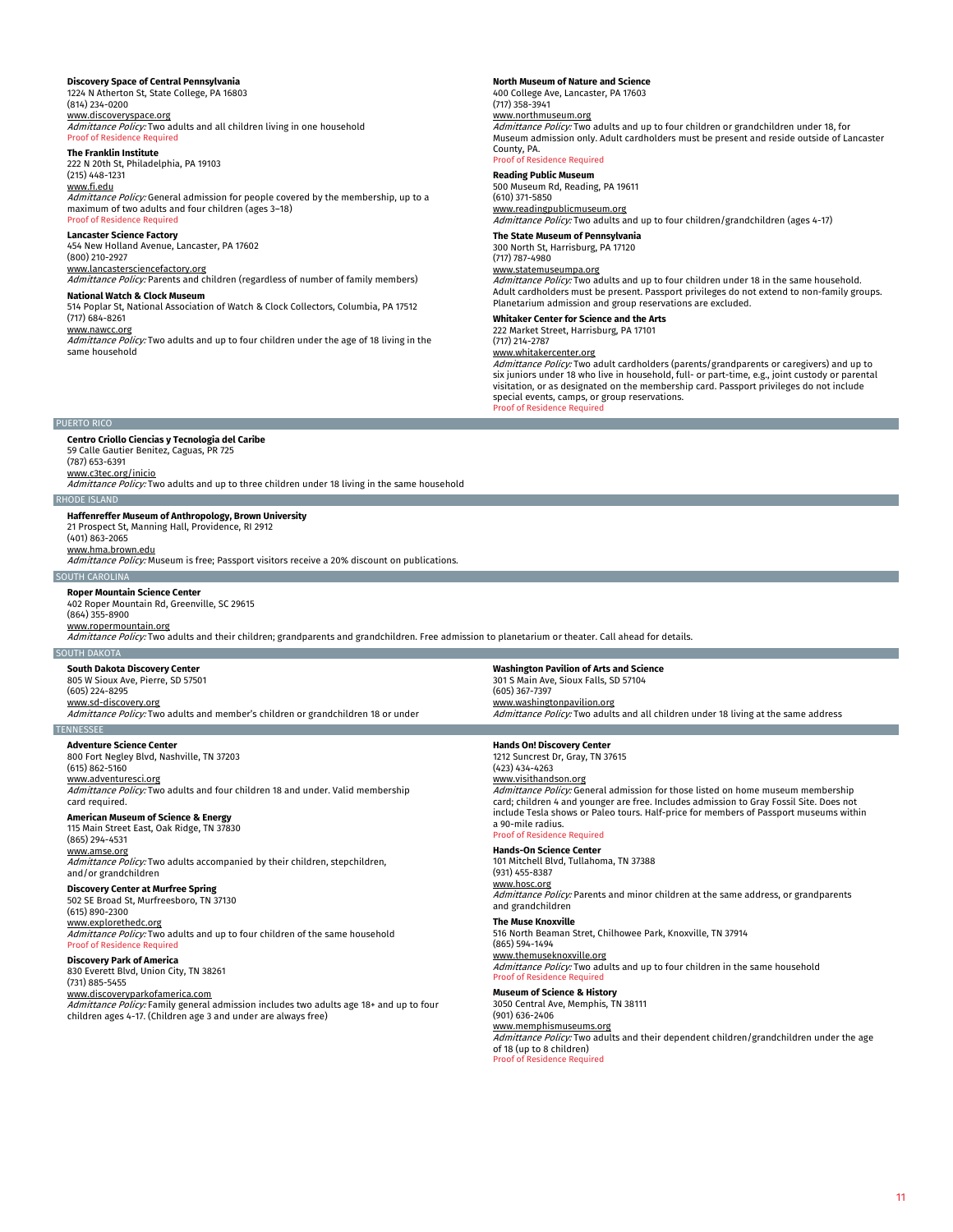# TEXAS

## **Baylor University - Mayborn Museum Complex** 1300 S University Parks Dr, Waco, TX 7670 (254) 710-1180

## www.baylor.edu/mayborn

Admittance Policy: Two adults (at least one named adult on membership card) and up to four children of the same household under 17, or two grandparents (at least one named grandparent on membership card) and up to four grandchildren under 17. Does not include special events, exhibitions, or programs with additional fees. Proof of Residence Required

# **Children's Museum of Houston**

1500 Binz St, Houston, TX 77004

(713) 522-1138 www.cmhouston.org Admittance Policy: Household family members, or grandparents and grandchildren, up to

six people Proof of Residence Required

# **Children's Museum of the Brazos Valley** 4114 Lake Atlas Dr, Suite 110, Bryan, TX 77807

(979) 779-5437 <u>www.cmbv.org</u><br>*Admittance Policy:* Up to 4 Passport visitors will be admitted free of charge

# **Corpus Christi Museum of Science & History**

1900 N Chaparral Street, Corpus Christi, TX 78401 (361) 826-4667

<u>www.ccmuseum.com</u><br>*Admittance Policy:* Family of four people

#### **The Discovery Science Place** 308 North Broadway Avenue, Tyler, TX 75702 (903) 533-8011

www.discoveryscienceplace.org Admittance Policy: General admission for two adults (at least one must be listed on membership card) and up to four children of the same household. Excludes Maker Faire and special events.

# Proof of Residence Required

**Don Harrington Discovery Center** 1200 Streit Dr, Amarillo, TX 79106

(806) 355-9547

# www.discoverycenteramarillo.org

Admittance Policy: Parents, children, and stepchildren; or grandparents with grandchildren (not adult children)

# **The DoSeum**

2800 Broadway, San Antonio, TX 78209 (210) 212-4453

# www.thedoseum.org Admittance Policy: Up to three people Proof of Residence Required

# **Fort Worth Museum of Science and History**

1600 Gendy St, Fort Worth, TX 76107 (817) 255-9300 www.fwmuseum.org *Admittance Policy:* Two adults and up to two children under 18 living in the same<br>household. Does not include Omni Theater or Live at the Noble tickets. Not valid during the Fort Worth Stock Show and Rodeo. Proof of Residence Required

# **The Health Museum**

1515 Hermann Dr, Houston, TX 77004 (713) 942-7054

www.thehealthmuseum.org Admittance Policy: Household family members or grandparents and grandchildren up to six people Proof of Residence Required

# **Heard Natural Science Museum & Wildlife Sanctuary**

1 Nature Pl, McKinney, TX 75069 (972) 562-5566 www.heardmuseum.org Admittance Policy: Parents and children (18 and under) of the same household, or grandparents and grandchildren (18 and under), up to six people Proof of Residence Required

# **Clark Planetarium**

UTAH

110 S 400 W, at the Gateway, Salt Lake City, UT 84101 (801) 456-7827

www.slco.org/clark-planetarium Admittance Policy: Free admission for up to five family members to the Hansen Dome Theatre

**Hutchings Museum** 55 N Center St, Lehi, UT 84043 (801) 768-7361

# www.johnhutchingsmuseum.org Admittance Policy: Any six people

# **VERMONT**

**ECHO, Leahy Center for Lake Champlain** 1 College St, Burlington, VT 5401 (802) 864-1848 www.echovermont.org Admittance Policy: Up to four people. At least one member named on a valid membership card must attend. Proof of Residence Required

#### **International Museum of Art & Science** 1900 Nolana Avenue, McAllen, TX 78504

(956) 681-2800

<u>www.theimasonline.org</u><br>*Admittance Policy:* Free general admission for two adults and two children; does not include special events or exhibits/programs with additional fees. **Proof of Residence Required** 

# **Longview World of Wonders**

# 112 E Tyler St, Longview, TX 75601 (903) 212-4969

www.longviewwow.org

Admittance Policy: Household family members, or grandparents and grandchildren, up to six people

# **Mayborn Science Theater**

6200 W Central Texas Expy, Central Texas College Main Campus, Killeen, TX 76549 (254) 526-1800

<u>www.starsatnight.org</u><br>*Admittance Policy:* Member and member's spouse, children, parents, or siblings receive free admission to any scheduled public show. Limit eight free tickets per show. Member's guests (not family) limit two free tickets per month. Special events are not free. Call ahead for details.

**McDonald Observatory Visitors Center**

3640 Dark Sky Dr, McDonald Obs, TX 79734 (432) 426-3640

# www.mcdonaldobservatory.org

Admittance Policy: Two adults and up to two children under 18 living in the same household. Does not include guided tours or evening program tickets. Proof of Residence Required

# **Perot Museum of Nature and Science**

2201 N Field St, Dallas, TX 75201

(214) 428-5555 www.perotmuseum.org Admittance Policy: Two adults and their children (17 and under) living in the same household

# **Science Spectrum**

2579 South Loop 289, Lubbock, TX 79423 (806) 745-2525

<u>www.sciencespectrum.org</u><br>*Admittance Policy:* Honors the number of visitors valid on the membership, up to a maximum of five (one adult listed on the membership card must attend). Passport visitors receive discounted theater and special exhibits at member ticket rates.<br>Proof of Residence Required

# **Space Center Houston**

1601 NASA Parkway, Houston, TX 77058 (281) 244-2120

### www.spacecenter.org

Admittance Policy: Two adults (ages 12+) and up to two children (ages 4-11). At least one adult (age 18+) named on valid membership card must attend. Member-discounted tickets available for all other guests. Residency rule enforced. roof of Re

# **Thinkery**

1830 Simond Ave, Austin, TX 78723 (512) 469-6200

# www.thinkeryaus

Admittance Policy: Four people (one adult listed on the membership card must be present) Proof of Residence Requ

#### **Witte Museum**

3801 Broadway, San Antonio, TX 78209

(210) 357-1900

www.wittemuseum.org Admittance Policy: Two adults and dependents under 18

# **The Leonardo** 209 East 500 South, Salt Lake City, UT 84111 (801) 531-9800 www.theleonardo.org Admittance Policy: Four people Proof of Residence Req

### **Natural History Museum of Utah** 301 S Wakara Way, Rio Tinto Center, University of Utah, Salt Lake City, UT 84108 (801) 581-6927 www.nhmu.utah.edu

Admittance Policy: Two adults and all minor children at the same address Proof of Residence Required

# **Fairbanks Museum and Planetarium**

1302 Main St, St Johnsbury, VT 5819 (802) 748-2372 <u>www.fairbanksmuseum.org</u><br>*Admittance Policy:* General admission for people covered by the membership, up to a maximum of two adults and four minor children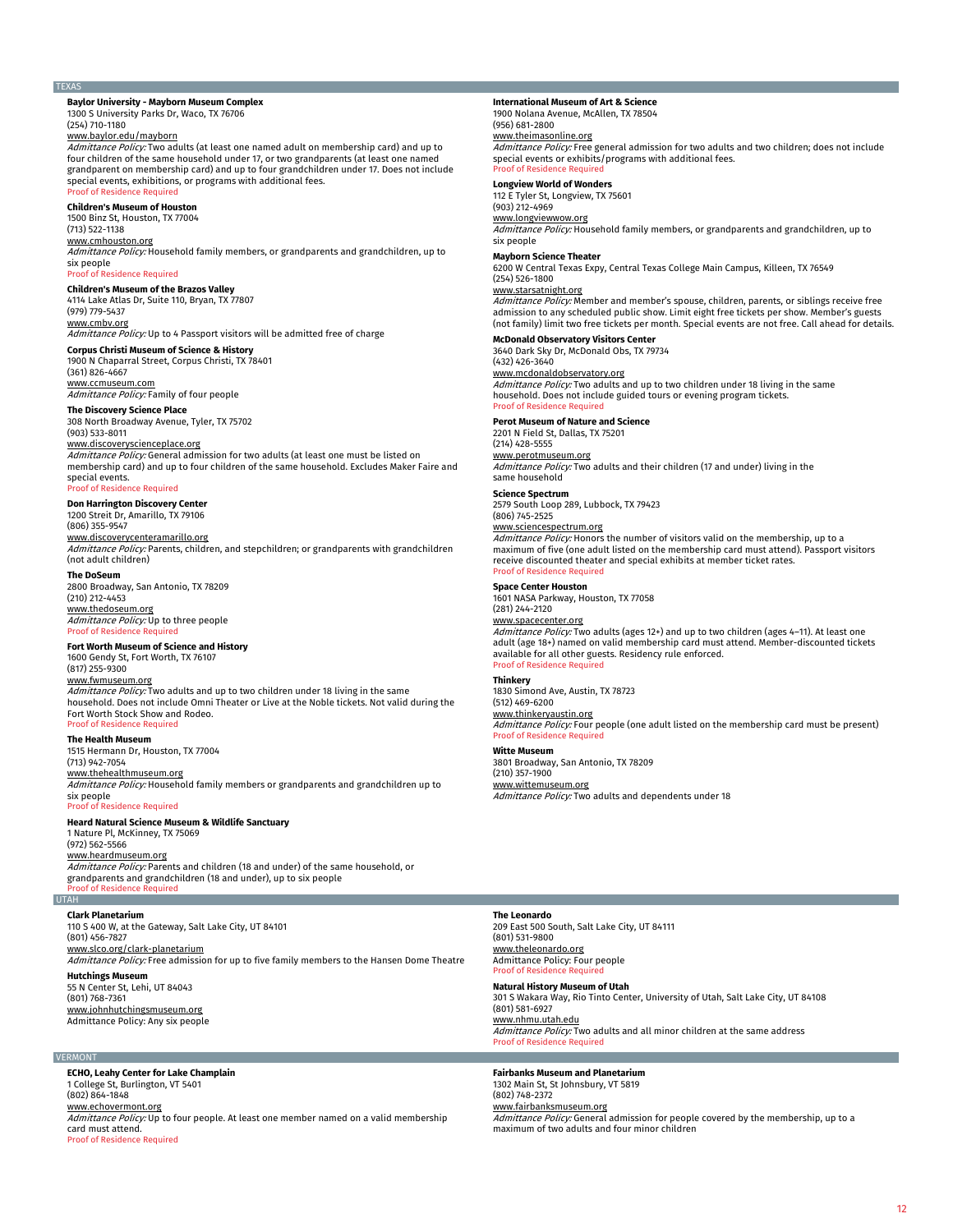## VIRGINIA

**Children's Museum of Virginia** 221 High St, Portsmouth, VA 23704

# (757) 393-8983

www.childrensmuseumvirginia.com

Admittance Policy: Up to four people. Membership card and valid picture ID required. Includes Portsmouth Art & Cultural Center, Lightship Portsmouth, and Portsmouth Naval Shipyard Museum.

# **Children's Science Center**

11948L Fair Oaks Mall, Fairfax, VA 22033 (703) 648-3130

# www.childsci.org

Admittance Policy: Two adults plus a maximum of two children (ages 2+) for one visit per membership card Proof of Residence Required

**Nauticus** 1 Waterside Dr, Norfolk, VA 23510 (757) 664-1000 www.nauticus.org Admittance Policy: Two adults and four children Proof of Residence Required

# **Science Museum of Virginia**

2500 W Broad St, Richmond, VA 23220

(804) 864-1400

www.smv.org

Admittance Policy: Two adults and four children; membership card required. Includes Danville Science Center, 677 Craghead Street, VA 24541; (434) 791-5160. Proof of Residence Required

# **Science Museum of Western Virginia**

1 Market Sq SE, Roanoke, VA 24011 (540) 342-5710 www.smwv.org Admittance Policy: Two adults listed on membership card and all dependent children under 18. Membership card and valid photo ID required. Free admission to general exhibit areas, includes Hidden Garden. Proof of Residence Required

## **WASHINGTON**

**Imagine Children's Museum**

1502 Wall St, Everett, WA 98201 (425) 258-1006 www.imaginecm.org

Admittance Policy: Up to four family members. Special events not included. Proof of Residence Re

# **KidsQuest Children's Museum**

1116 108th Ave NE, Bellevue, WA 98004 (425) 637-8100 www.kidsquestmuseum.org<br>*Admittance Policy:* Honors home museum's definition of family (as stated by the number of people listed on card). Additional visitors pay general admission. Proof of Residence Required

# **Mobius Discovery Center**

331 N Post St, Spokane, WA 99201 (509) 443-5669 www.mobiusdiscoverycenter.org Admittance Policy: Two adults per household and any four children roof of Residence Re

# **The Museum of Flight**

9404 E Marginal Way S, Tukwila, WA 98108 (206) 764-5700

www.museumofflight.org Admittance Policy: Two adults, any children or grandchildren under 18

# WEST VIRGINIA

**Clay Center for the Arts and Sciences of West Virginia**

1 Clay Sq, Charleston, WV 25301 (304) 561-3500 <u>www.theclaycenter.org</u><br>*Admittance Policy:* Two adults and all children in household under 18. Reciprocal benefits apply to the Museum galleries only. Proof of Residence Required

# WISCONSIN

**Barlow Planetarium at UW-Fox Valley** 1478 Midway Road, Menasha, WI 54952

# (920) 832-2848

<u>www.uwosh.edu/barlow</u><br>*Admittance Policy:* Two adults and three children under 18 living in same household, for a single show per day. Passport visitors receive \$1 discount per person for evening rock laser shows. Proof of Residence Required

# **The Building for Kids**

100 W College Ave, Appleton, WI 54911 (920) 734-3226 www.buildingforkids.org Admittance Policy: Two adults and children living together in the same household at the

same address Proof of Residence Required

## **Children's Museum of Eau Claire** 220 S Barstow St, Eau Claire, WI 54701 (715) 832-5437

www.childrensmuseumec.com

Admittance Policy: Two adults and all children in same household, listed on the membership card. Photo ID required for cardholder.

**Shenandoah Valley Discovery Museum** 19 W Cork St, Winchester, VA 22601 (540) 722-2020

www.discoverymuseum.net Admittance Policy: Those living in the same household

# **Virginia Air and Space Science Center**

600 Settlers Landing Rd, Hampton, VA 23669 (757) 727-0900

www.vasc.org

Admittance Policy: Two adults and up to four dependents

**Virginia Discovery Museum** 524 E Main St, Charlottesville, VA 22902 (434) 977-1025

# www.vadm.org

Admittance Policy: (East end of the downtown pedestrian mall) Honors home museum's definition of family (as stated by the number in family listed on card). Additional visitors pay general admission.

524 J Clyde Morris Blvd, Newport News, VA 23601 (757) 595-1900

 $Admittance$  Policy: Up to two member adults and two children under 18 within the same household. Special events, planetarium, and exhibits with additional fees not included. No other discounts apply.

#### **Virginia Museum of Natural History**

21 Starling Avenue, Martinsville, VA 24112

Admittance Policy: Two adults and up to four minor children living at the same address

# **Pacific Science Center**

200 2nd Ave N, Seattle, WA 98109 (206) 443-2924 www.pacificsciencecenter.org Admittance Policy: Two adults and up to six youth. Additional events, IMAX movies, and certain traveling exhibits with additional fees not included. Proof of Residence Required

# **Palouse Discovery Science Center** 950 NE Nelson Ct, Pullman, WA 99163

(509) 332-6869 www.palousescience.net **Admittance Policy:** Two adults plus all children living at home

**The REACH** 1943 Columbia Park Trail, Richland, WA 99352 (509) 943-4100 www.visitthereach.org

Admittance Policy: Two adults and up to four children up to 18

**Wenatchee Valley Museum and Cultural Center** 127 South Mission Street, Wenatchee, WA 98801 (509) 888-6240 www.wenatcheevalleymuseum.org Admittance Policy: Two adults and children or grandchildren under 18; 10% store discount Proof of Residence Required

# **Huntington Museum of Art**

2033 McCoy Rd, Huntington, WV 25701 (304) 529-2701 <u>www.hmoa.org</u><br>*Admittance Policy:* Parents with children, or grandparents with children

# **Children's Museum of La Crosse**

207 5th Ave S, La Crosse, WI 54601 (608) 784-2652 www.funmuseum.org

Admittance Policy: Up to six people; one must be named on card.

# **Discovery World**

500 N Harbor Dr, Milwaukee, WI 53202 (414) 765-9966

# www.discoveryworld.org

Admittance Policy: Up to two named adult cardholders and member children age 17 and under. Photo ID with cardholder's current home address required. General admission rates apply for additional guests. of Residence Re

#### **EAA Aviation Museum**

3000 Poberezny Rd, Oshkosh, WI 54902 (920) 426-4800 www.eaa.org/museum

Admittance Policy: Two adults and their children under 18 (same household)

# **Virginia Living Museum** www.thevlm.org

(276) 634-4141 www.vmnh.net

# Proof of Residence Required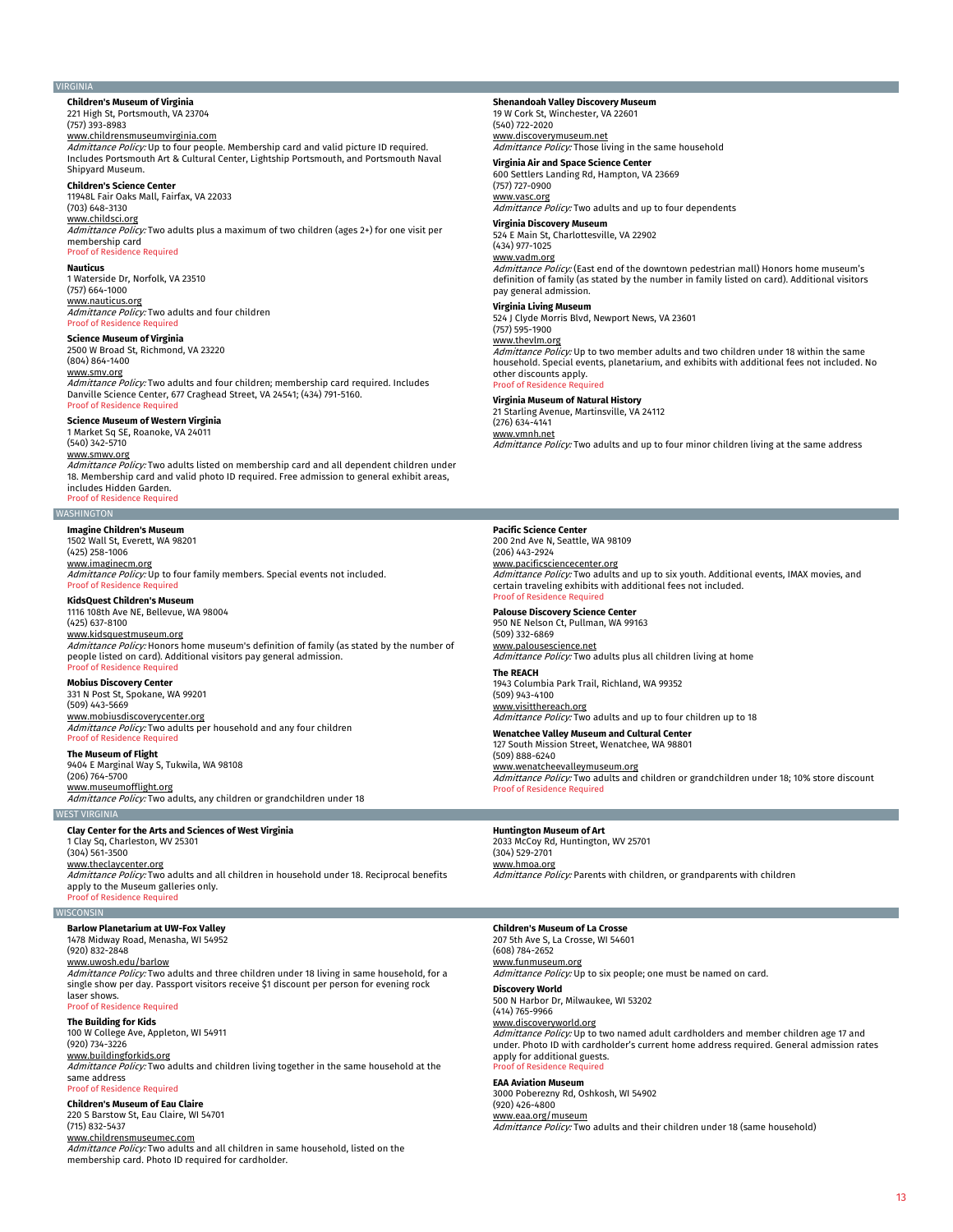#### **Madison Children's Museum**

100 N Hamilton St, Madison, WI 53703 (608) 256-6445

www.madisonchildrensmuseum.org

Admittance Policy: Up to six people listed on the membership. Valid membership card, and photo ID for cardholder, required. Some restrictions apply; call ahead for more information.

**Milwaukee Public Museum** 800 W Wells St, Milwaukee, WI 53233

## (414) 278-2700 www.mpm.edu

Admittance Policy: Two adults in the same household and children or grandchildren 17 and under. Limited to general exhibit areas only; no other discounts apply.

### **WYOMING**

**Lander Children's Museum** 465 Lincoln St, Lander, WY 82520

# (307) 332-1341

<u>www.landerchildrensmuseum.org/home</u><br>*Admittance Policy:* Any immediate family member of the cardholder (spouse, children,

grandparents, grandchildren, brother, sister) Proof of Reside

AUSTRALIA

# **Scitech Discovery Centre**

Cnr. Railway Pde. and Sutherland Street, 1st Floor, City West, West Perth 6005 +61 892150700

www.scitech.org.au

Admittance Policy: Two adults, two children; two adults, three children; one adult, two children

# **Bermuda Underwater Exploration Institute**

40 Crow Lane, Pembroke HM19 (441) 292-7219

www.buei.bm

BERMUDA

Admittance Policy: Parents and up to four children living at the same household

# **CANADA**

**Discovery Centre** 1215 Lower Water St, Halifax, Nova Scotia B3J 3S8 (902) 492-4422

<u>www.thediscoverycentre.ca</u><br>*Admittance Policy:* Up to two adults and five children under 18 listed on membership card **The Exploration Place**

333 Becott Place, Prince George, British Columbia V2L 4V7

## (250) 562-1612 www.theexplorationplace.com <u>www.theexproratomplace.com</u><br>Admittance Policy: Two adults and up to four children under 12

**Ingenium - Canada Science and Technology Museum**

# 1867 St. Laurent Boulevard, Ottawa, Ontario K1G 5A3

(613) 991-3044

www.ingeniumcanada.org Admittance Policy: Up to two adults and up to four youth under 18. General admission only. Includes Canada Aviation and Space Museum (11 Aviation Parkway, Ottawa, ON K1K 4Y5) and Canada Agriculture and Food Museum (901 Prince of Wales Drive, Ottawa, ON K2C 3K1).

# **Johnson Geo Centre**

175 Signal Hill Rd, St. John's, Newfoundland and Labrador A1A 1B2 (709) 864-3200

www.geocentre.ca

Admittance Policy: Two adults and up to three children under 17

**Markham Museum**

9350 Markham Rd, Markham, Ontario L3P 3J3 (905) 305-5970

# www.markhammuseum.ca

Admittance Policy: Two parents and up to four children, same household

# **Montreal Science Centre**

King Edward Pier, Old Port of Montreal, Montreal, Quebec H2Y 2E2 (877) 496-4724 www.montrealsciencecentre.com

Admittance Policy: Two adults and two children, or one adult and three children

# **Okanagan Science Centre**

2704 Highway 6, Vernon, British Columbia V1T 5G5 (250) 545-3644

#### www.okscience.ca

Admittance Policy: Parents and children under 18 living in the same residence **Ontario Science Centre**

770 Don Mills Rd, Toronto, Ontario M3C 1T3

(416) 696-1000

# www.ontariosciencecentre.ca

Admittance Policy: Admits members covered by home membership, to a maximum of two adults and four children under 18. General admission only. Does not include fee-based experiences, OMNIMAX theatre, or parking. Proof of Residence Required

# COLOMBIA

**Maloka, Centro Interactivo de Ciencia y Tecnologia** Carrera 68D No. 40A-51, Ciudad Salitre, Bogotá, D.C.

+57 14272707

# www.maloka.org

Admittance Policy: Two adults and up to three children under 18; grandparents over 50 also receive free admission. Benefits include a 20% discount to dome theater.

# **National Railroad Museum**

2285 S Broadway, Green Bay, WI 54304 (920) 437-7623 www.nationalrrmuseum.org

Admittance Policy: Two adults and children or grandchildren 18 and under in the household. Includes free train rides (May–September daily; weekends in October). Does not include ticketed special events. **Neville Public Museum**

# 210 Museum Pl, Green Bay, WI 54303 (920) 448-4460 www.nevillepublicmuseum.org

Admittance Policy: Two adults and their children/grandchildren under 18. Proof of Residence Required

# **The Science Zone**

222 E. Collins Dr, Casper, WY 82601 (307) 473-9663 <u>www.thesciencezone.org</u><br>*Admittance Policy:* 10% Discount in the Science Zone store

**Rossland Museum and Discovery Centre**

PO Box 26, 1100 Highway 3B, Rossland, British Columbia V0G 1Y0 (250) 362-7722

# www.rosslandmuseum.ca

Admittance Policy: Two care-giving adults and immediately supervised children

# **Saskatchewan Science Centre**

2903 Powerhouse Dr, Regina, Saskatchewan S4N 0A1 (306) 791-7900

<u>www.sasksciencecentre.com</u><br>*Admittance Policy:* Two adults and up to four children under 18 in the same household. Free admission limited to general exhibit areas; does not include traveling exhibitions or theatre shows.

## **Science East**

668 Brunswick St, Fredericton, New Brunswick E3B 1H6 (506) 457-2340

## www.scienceeast.nb.ca

Admittance Policy: Two adults and two children **Science North**

100 Ramsey Lake Rd, Sudbury, Ontario P3E 5S9 (705) 522-3701

# www.sciencenorth.ca

Admittance Policy: One or two adults and their children under 18 living at same address.

1455 Quebec St, Vancouver, British Columbia V6A 3Z7

#### www.scienceworld.

Admittance Policy: Up to two adults and their children (maximum four), 3 to 18, living at the same address. Some restrictions apply. **Proof of Residence Required** 

# **TELUS Spark**

220 St. George's Dr NE, Calgary, Alberta T2E 5T2 (403) 817-6800 www.sparkscienc *Admittance Policy:* General admission only for up to two adults and four children living in<br>the same household. Does not include parking, discounts, special events, and select

# feature exhibitions.

Proof of Residence Requ **TELUS World of Science Edmonton**

# 11211 142 St NW, Edmonton, Alberta T5M 4A1

(780) 451-3344

# www.telusworldofscienceedmonton.ca

*Admittance Policy:* Science center general admission only. Additional fees for special<br>exhibits apply. Does not include special events, programing, or IMAX admission. Proof of Residence Required

# Admission is to the science center only. **Science World** (604) 443-7440